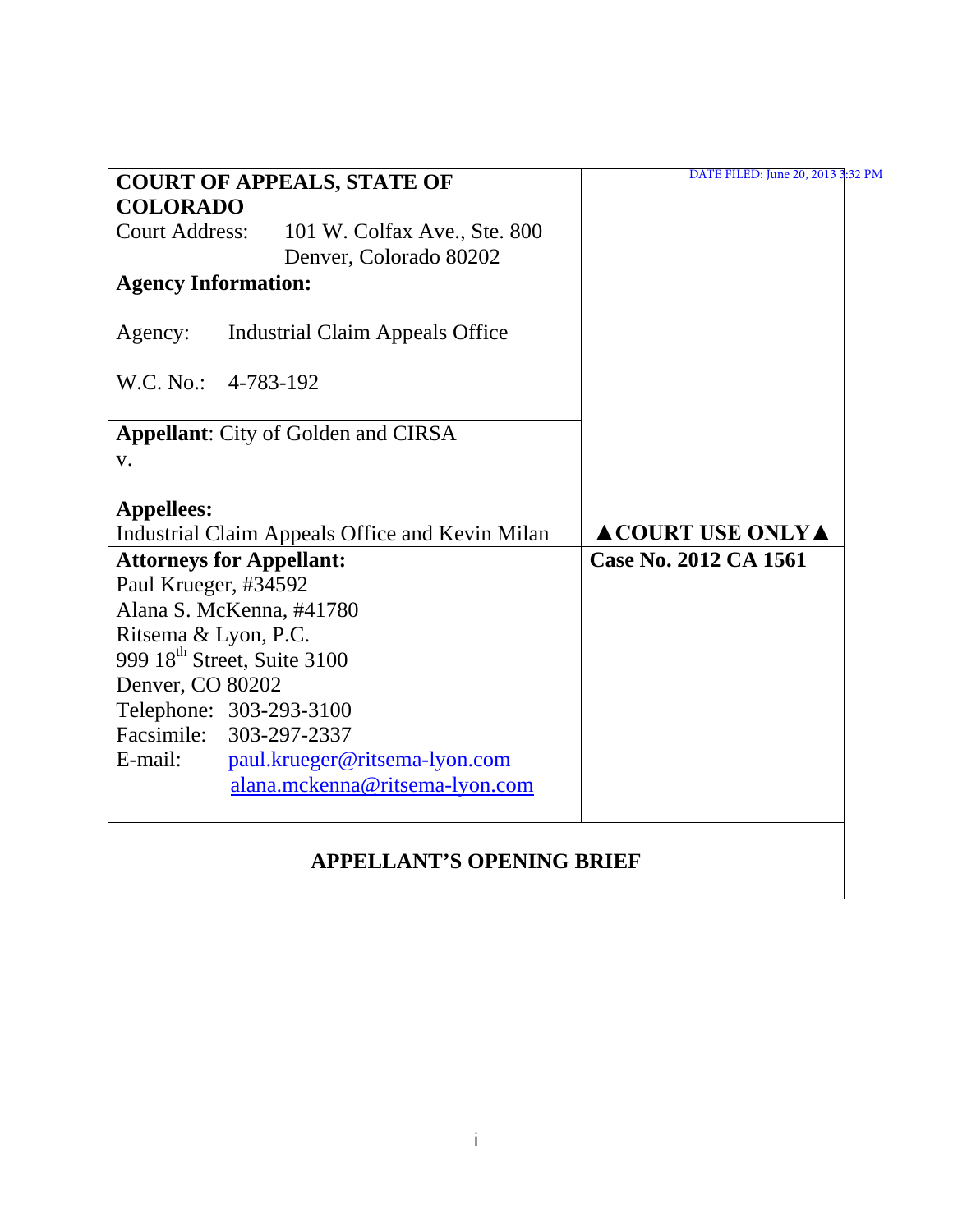# **CERTIFICATE OF COMPLIANCE**

I hereby certify that this brief complies with all requirements of C.A.R. 28 and C.A.R. 32, including all formatting requirements set forth in these rules. Specifically, the undersigned certifies that:

The brief complies with C.A.R. 28(g).

Choose one:

- $\checkmark$  It contains 5377 words.
- $\Box$  It does not exceed 30 pages.

The brief complies with C.A.R. 28(k).

 $\checkmark$  For the party raising the issue:

It contains under a separate heading (1) a concise statement of the applicable standard of appellate review with citation to authority; and (2) a citation to the precise location in the record  $(CD, \_\_\_p, p, \_\_\)$ , not to an entire document, where the issue was raised and ruled on.

 $\Box$  For the party responding to the issue:

It contains, under a separate heading, a statement of whether such party agrees with the opponent's statements concerning the standard of review and preservation for appeal, and if not, why not.

> *s/ Alana S. McKenna* Paul Krueger, Esq. Alana S. McKenna, Esq.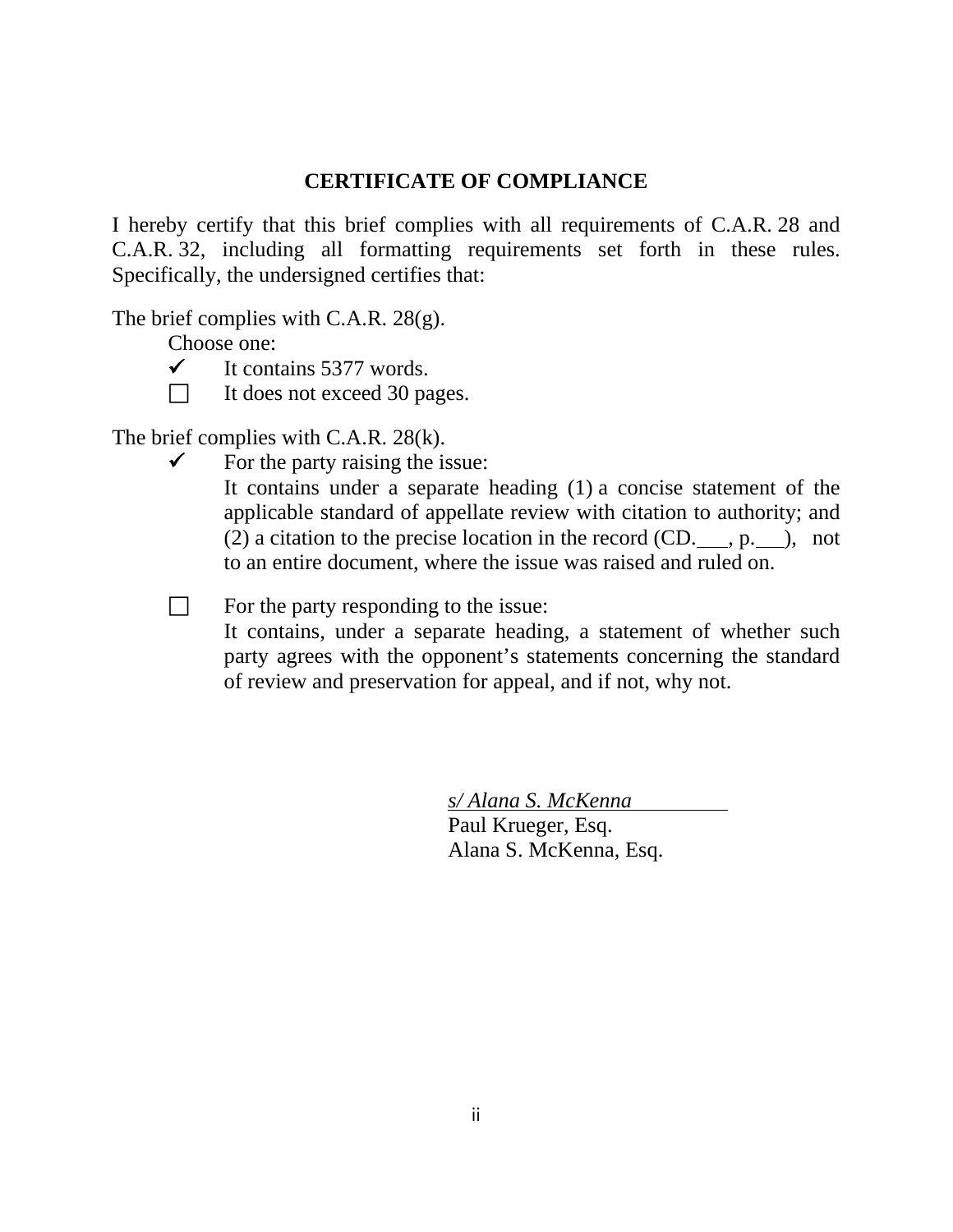# **TABLE OF CONTENTS**

|                 | I. The ALJ Erred by Requiring a Heightened Burden of Proof for<br><b>Respondents to Overcome the Rebuttable Presumption under</b> |  |
|-----------------|-----------------------------------------------------------------------------------------------------------------------------------|--|
| A.              |                                                                                                                                   |  |
| <b>B.</b>       |                                                                                                                                   |  |
| $\mathcal{C}$ . | The General Assembly Did Not Intend for §8-41-209 to Be Applied as a                                                              |  |
|                 |                                                                                                                                   |  |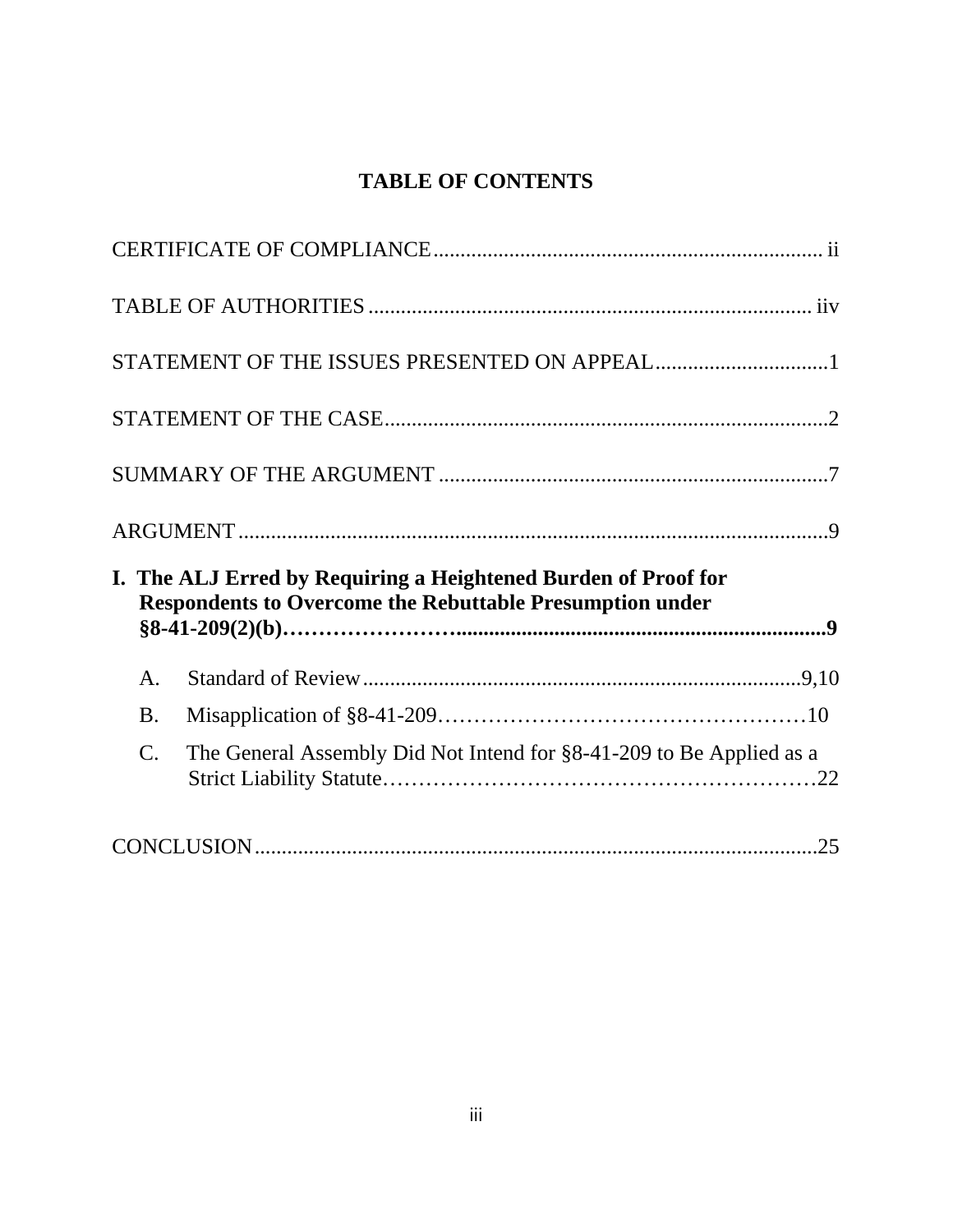# **TABLE OF AUTHORITIES**

| Bishop v. Salida Hospital District            |
|-----------------------------------------------|
| <b>Board of Assessment Appeals v. Sampson</b> |
| City & County of Denver v. DeLong             |
| City of Littleton v. Christ                   |
| Colantuno v. A. Tenebaum & Co., Inc.          |
| Davison v. Industrial Claim Appeals Office    |
| Denver Publishing Company v. City of Aurora   |
| Flores v. Safeway Stores                      |
| Fogg v. Macaluso                              |
| Murray v. Montgomery Ward Life Ins.           |
| Page v. Clark                                 |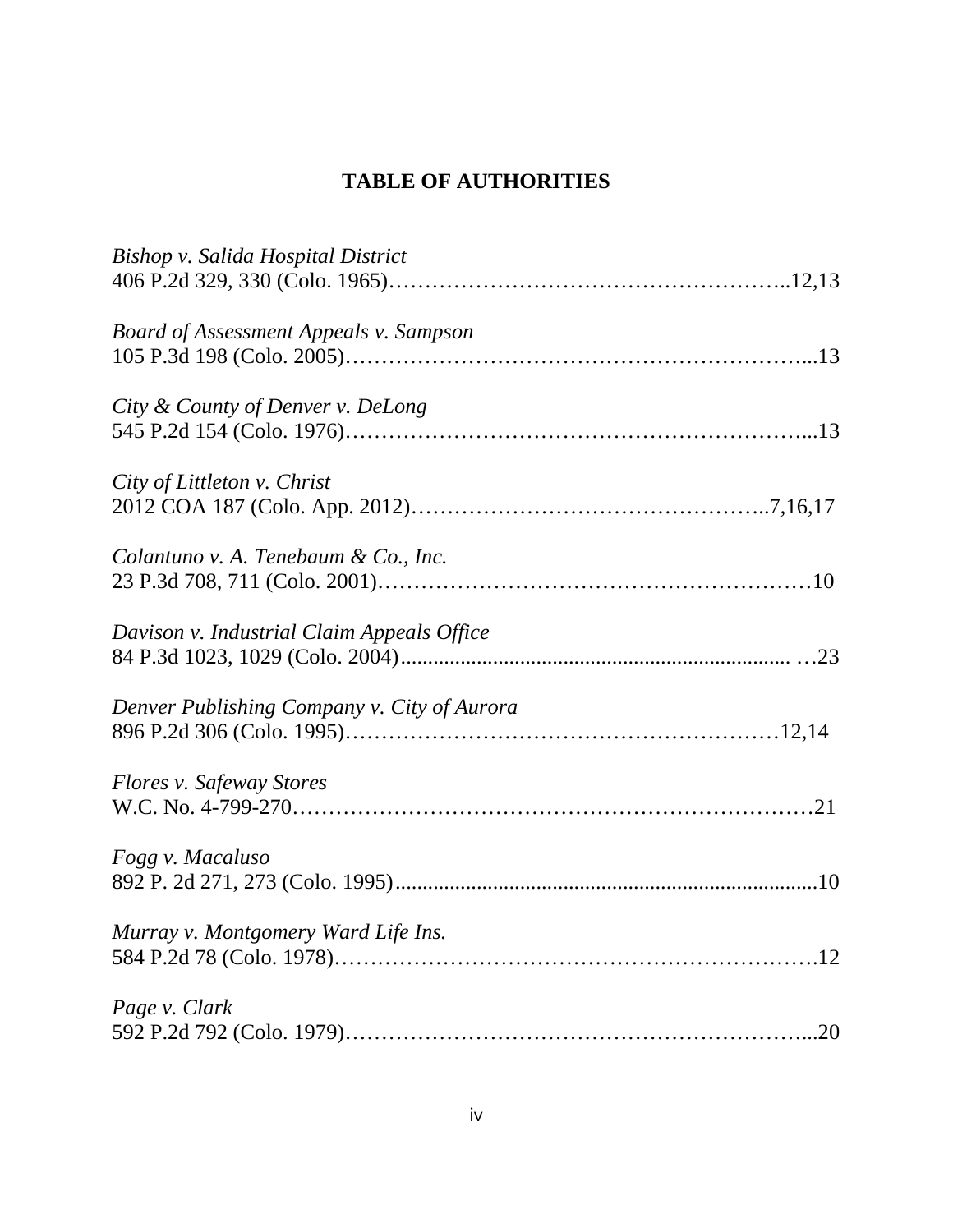| Romer v. Board of County Commissioners |  |
|----------------------------------------|--|
|                                        |  |
|                                        |  |
| Williams v. Kunau                      |  |
|                                        |  |
|                                        |  |

# **II. STATUTES**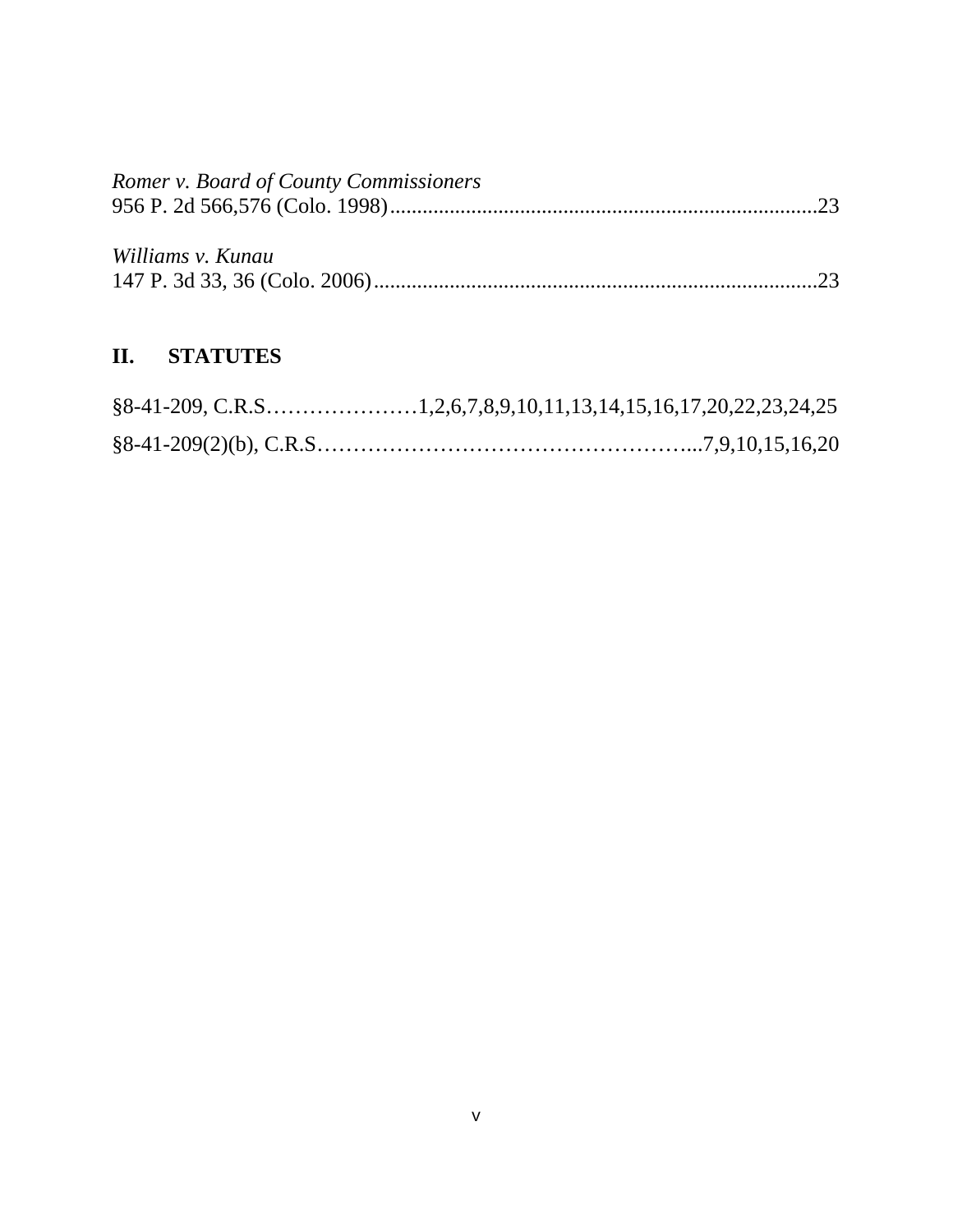## **STATEMENT OF THE ISSUES PRESENTED ON APPEAL**

1. Did the Administrative Law Judge (ALJ) incorrectly apply the law set forth in § 8-41-209, C.R.S. by finding that respondents cannot meet their burden of proof in overcoming the statutory presumption through medical evidence of nonoccupational risk factors that were the more likely cause of claimant's condition or impairment?

2. Did the Administrative Law Judge (ALJ) incorrectly apply the law set forth in § 8-41-209, C.R.S. by applying a heightened burden of proof in requiring employer to prove the actual cause of claimant's cancer in order to sufficiently rebut the statutory presumption of compensability of claimant's prostate cancer?

3. Did the Administrative Law Judge (ALJ) incorrectly apply the presumption set forth in §8-41-209, C.R.S. by refusing to consider medical evidence submitted by respondents challenging the causal connection between firefighting and prostate cancer?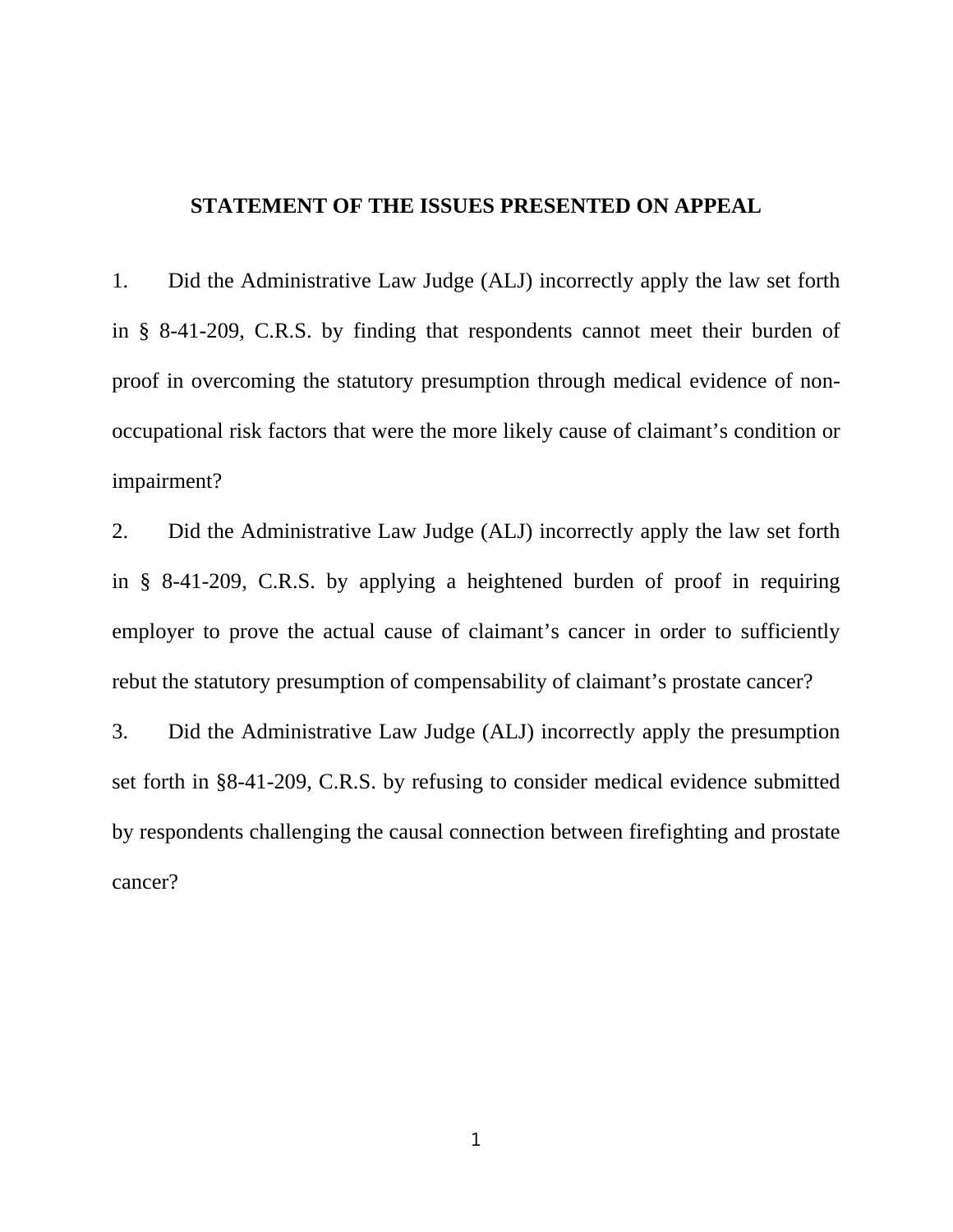### **STATEMENT OF THE CASE**

# **A. The Nature of the Case, Course of the Proceedings, and Disposition in the Court Below**

On July 1, 2011 and August 12, 2011, the parties proceeded to hearing before ALJ Barbara S. Henk on the issues of compensability under §8-41-209, C.R.S. for genitourinary cancer of the prostate, medical benefits, average weekly wage, and apportionment. (*Transcript of Hearing, CD, pp.1927-2090, 2102-2202, 2283-2499).*

On January 18, 2012, ALJ Henk issued an order that awarded claimant workers' compensation benefits for prostate cancer. *(ALJ's Specific Findings of Fact, Conclusions of Law, and Order, CD, pp. 2941-2958).* The ALJ found that claimant sustained a compensable occupational disease, prostate cancer, as a result of his employment with City of Golden. The ALJ further found that respondents failed to prove by a preponderance of the medical evidence that claimant's prostate cancer did not occur on the job and awarded claimant medical benefits. *(ALJ's Specific Findings of Fact, Conclusions of Law, and Order, CD, pp.2951, 2954- 2956).* On July 6, 2012, the Industrial Claim Appeals Office upheld the Order of ALJ Henk. *(ICAO's Final Order, CD, pp. 3080-3092).*

#### **B. Statement of the Facts**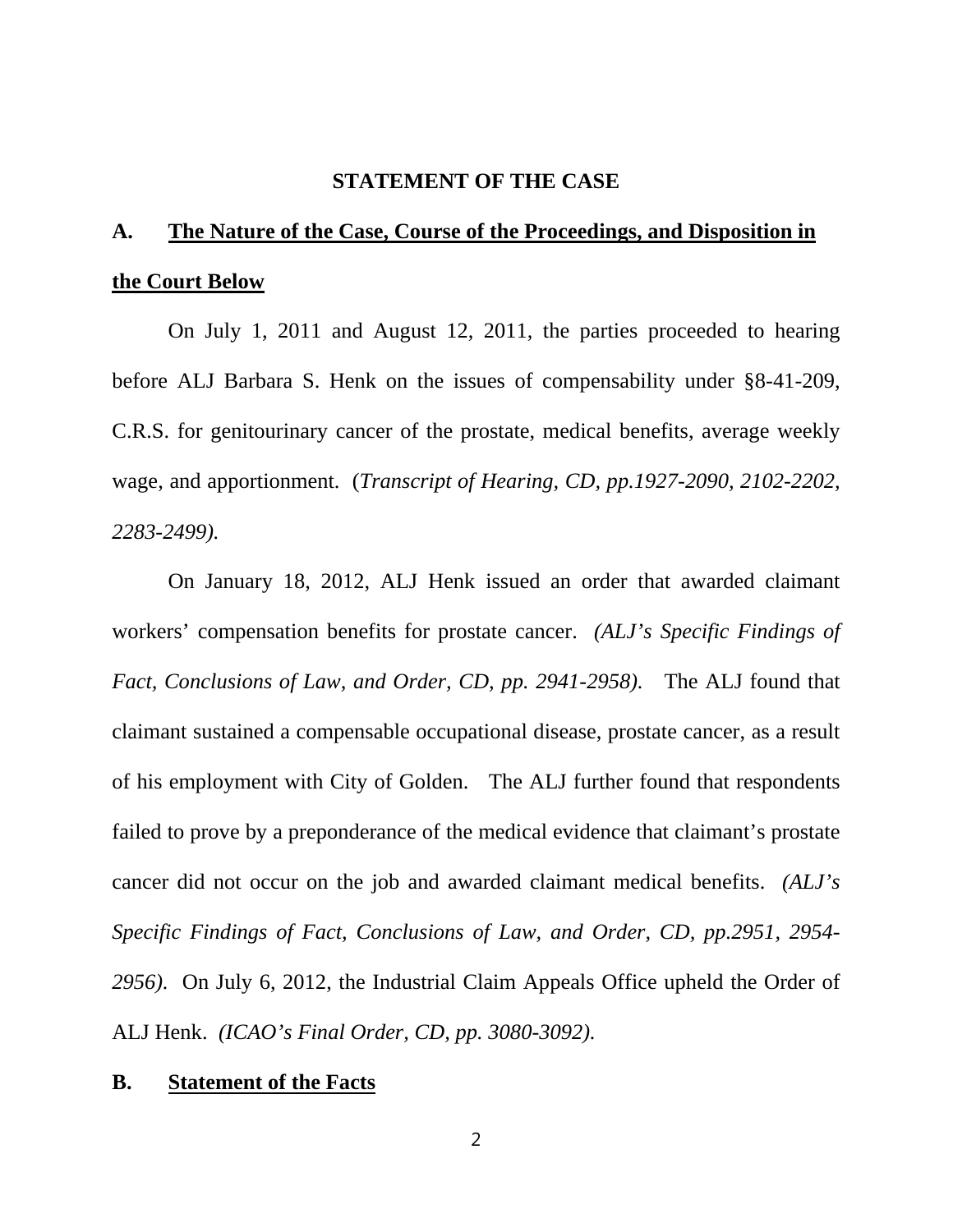Claimant has either volunteered or been employed as a firefighter for over twenty years. As stipulated by the parties at the time of hearing:

Claimant volunteered as a firefighter for City of Golden (Golden) from August 7, 1990 through July 29, 2001. For all time periods, CIRSA insured Golden. Claimant worked as a firefighter for Castlewood Fire Protection Department (Castlewood) from May 7, 1998 through July 30, 2001. Pinnacol Assurance insured Castlewood during this period. Claimant worked as a firefighter for Golden from July 30, 2001 through September 5, 2007. Claimant worked as a Fire Captain for Parker Fire Protection District (Parker) from September 6, 2007 through December 31, 2008. Pinnacol Assurance insured Parker during this period. Claimant volunteered as a firefighter for Golden from February 5, 2008 through present. Parker merged into South Metro Fire and Rescue on January 1, 2009. According, from January 1, 2009 through present, claimant is employed as a firefighter with South Metro. South Metro is selfinsured. (*Transcript of Hearing, CD, pp. 2942-2943)*:

In July 2007, claimant underwent a physical examination performed by Dr. John Harris, a physician for Parker. (*Report of Dr. Harris, CD, pp.143-165).* The digital rectal examination (DRE) and prostate examination returned normal. At the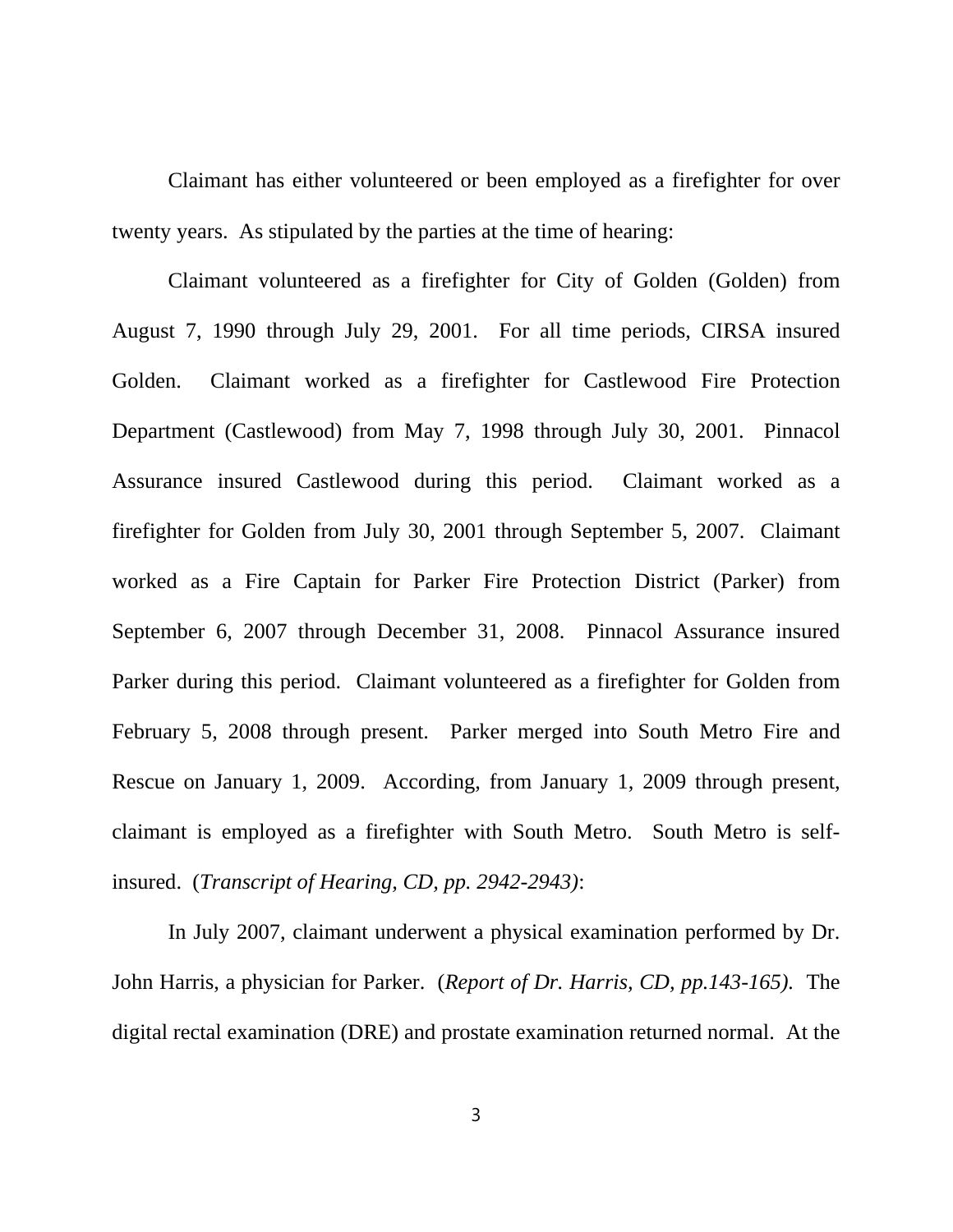time, claimant's prostate specific antigen (PSA) was 2.5. By November 2008, claimant's PSA had risen to 3.6. (*Report of Dr. Abernathy dated November 17, 2008, CD, p.168)*. Dr. Harris referred claimant to his personal physician Dr. Mark Pattridge, who in turn referred claimant to a urologist, Dr. Brett Abernathy. On December 19, 2008, a biopsy revealed clinically significant prostate adenocarcinom (prostate cancer). *(The Urology Center of Colorado, pathology report, CD, pp.170-173.* On April 8, 2009, claimant underwent surgery for the prostate. *(Dr. Walsh's operative report, CD, pp.1142-1143).* 

Claimant filed a claim for workers' compensation benefits, eventually joining Golden, Castlewood, Parker, and South Metro as co-respondents. After claimant withdrew the issue of temporary disability benefits, the matter proceeded to hearing based on the issues of compensability, medical benefits, and, if compensable, assignment of liability for the medical benefits. (*Transcript of Hearing, CD, pp.1931-1935).*

At hearing, claimant presented uncontested evidence that (1) he suffered from prostate cancer, (2) he completed five or more years of employment as a firefighter, and (3) at the time of becoming a firefighter, a physical examination did not reveal substantial evidence of cancer. (*Transcript of Hearing,*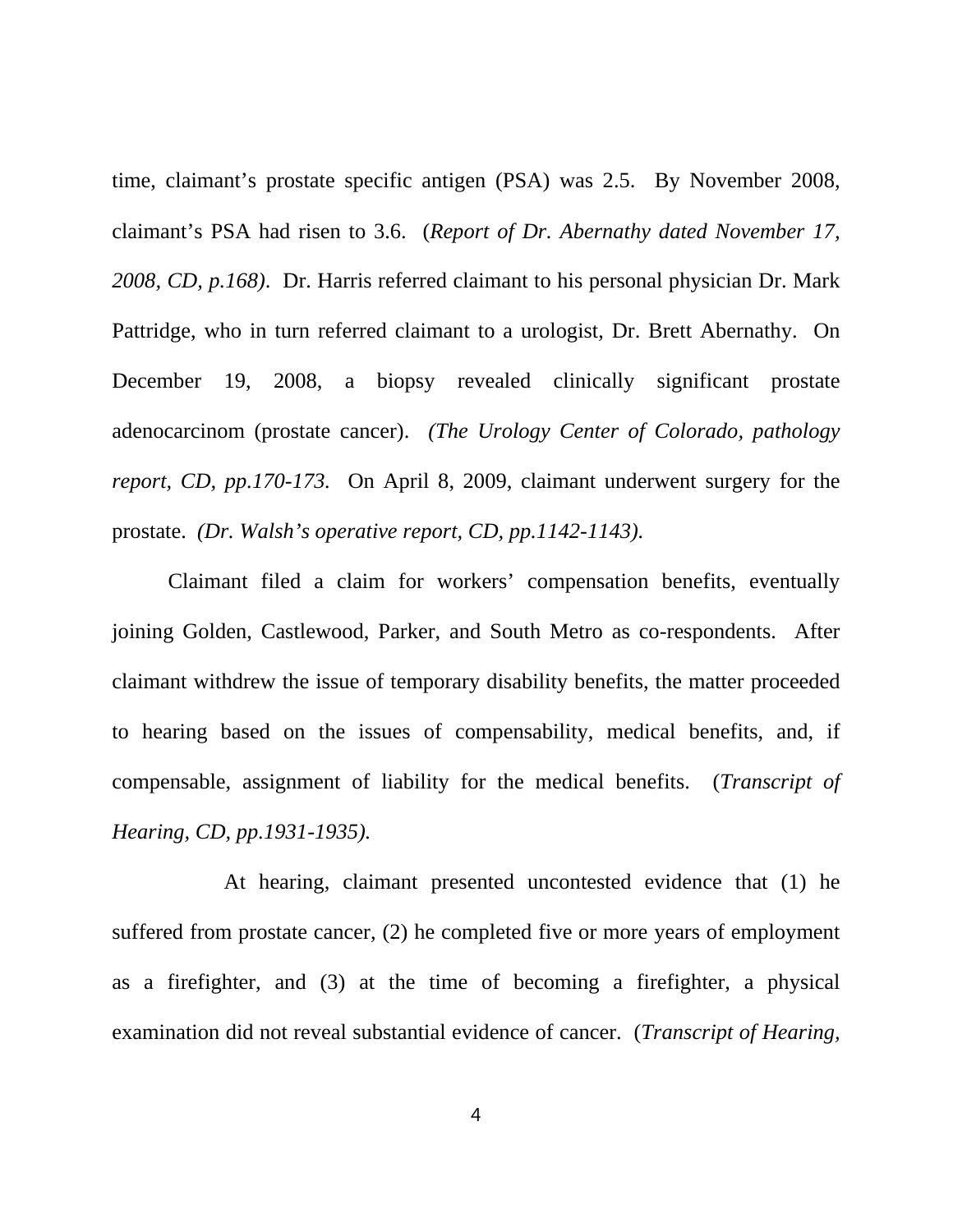*CD, pp.1967-1984).* In response, employers presented medical evidence in the form of expert reports and testimony from Drs. Richard Augspurger, William Milliken and Noel Weiss.

Dr. Augspurger testified to a reasonable degree of medical probability that claimant's family history was the predominate risk factor in claimant developing prostate cancer, as compared to his firefighting duties. Claimant's father was diagnosed with prostate cancer at age 69/70, his father's brothers were diagnosed with prostate cancer at ages 69/70 and 71, a maternal uncle was diagnosed with prostate cancer at age 69/70, and a male cousin was diagnosed with prostate cancer at age 49. (*Transcript of Hearing, CD, pp.2337-2345).*

Dr. Milliken testified that to a reasonable degree of medical probability claimant's prostate cancer was not causally related to his firefighting duties because the carcinogens found in firefighting would not impact the prostate gland. (*Transcript of Hearing, CD, pp.2389-2390).* Dr. Milliken testified to a reasonable degree of medical probability that that claimant's family history of prostate cancer - which showed a 300 to 500 times increased risk for prostate cancer - was the most likely cause of claimant's condition and impairment.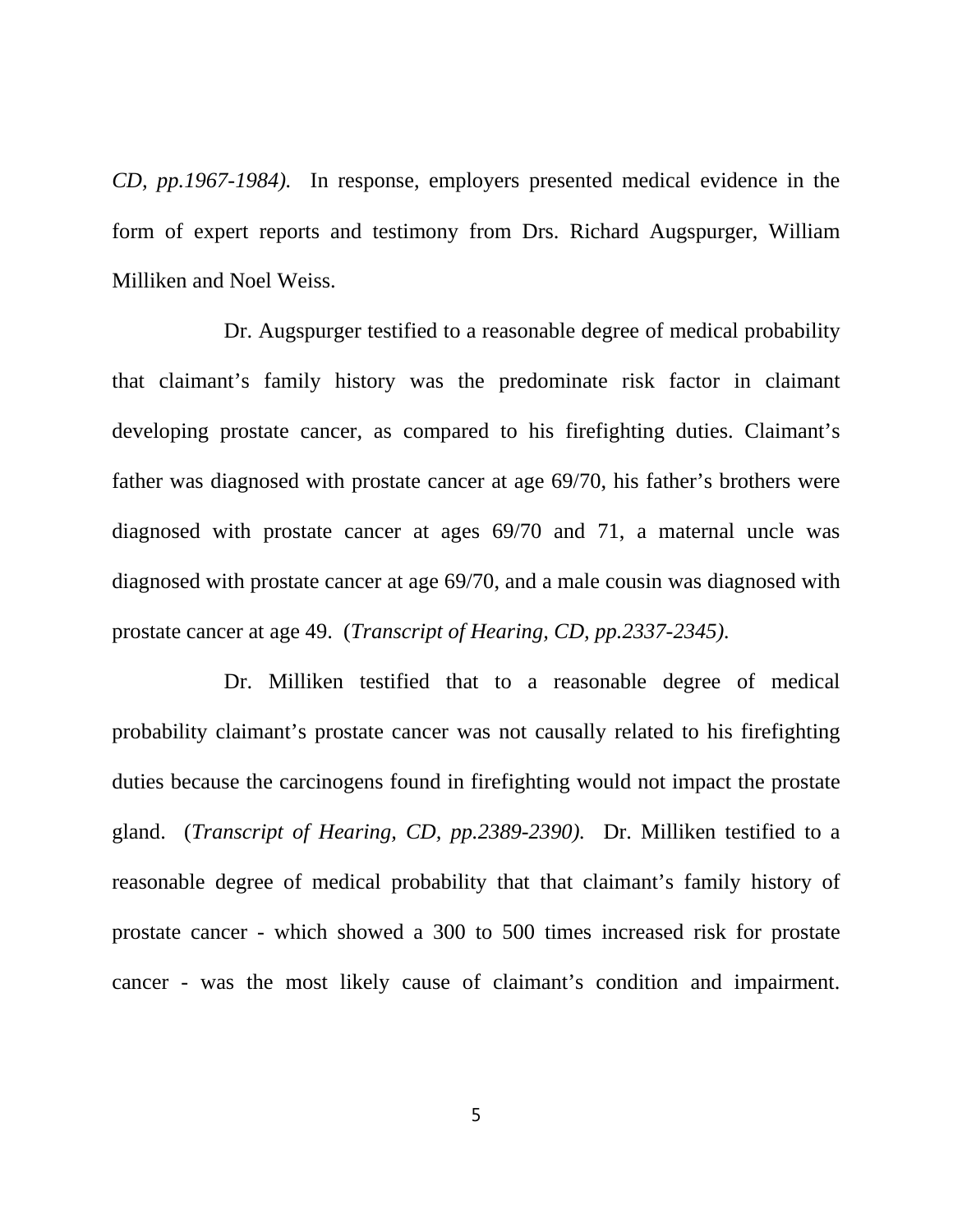(*Transcript of Hearing, CD, pp.2392-2393; Dr. Milliken's report, CD, pp. 1068- 1069, 1078-1079).*

Dr. Weiss testified that to a reasonable degree of medical probability firefighting does not predispose an individual to prostate cancer. *Transcript of Hearing, CD, pp.2300-2307).* Like Drs. Augspurger and Milliken, Dr. Weiss testified that claimant's family history, which showed a 300-500% increase in the risk that claimant would contract prostate cancer, was the most likely cause of claimant's condition and impairment. (*Transcript of Hearing, CD, pp.2307-2310, 2312).*

ALJ Henk concluded that § 8-41-209 prohibited an employer from carrying its burden of proof based upon medical evidence (1) that the conditions of employment did not cause the condition or impairment and (2) that nonoccupational risk factors were the more likely cause of the condition or impairment. Accordingly, the ALJ found that respondents failed to prove by a preponderance of the evidence that claimant's prostate cancer was not caused by his firefighting duties. *(ALJ's Specific Findings of Fact, Conclusions of Law, and Order, CD, pp. 2941-2958).*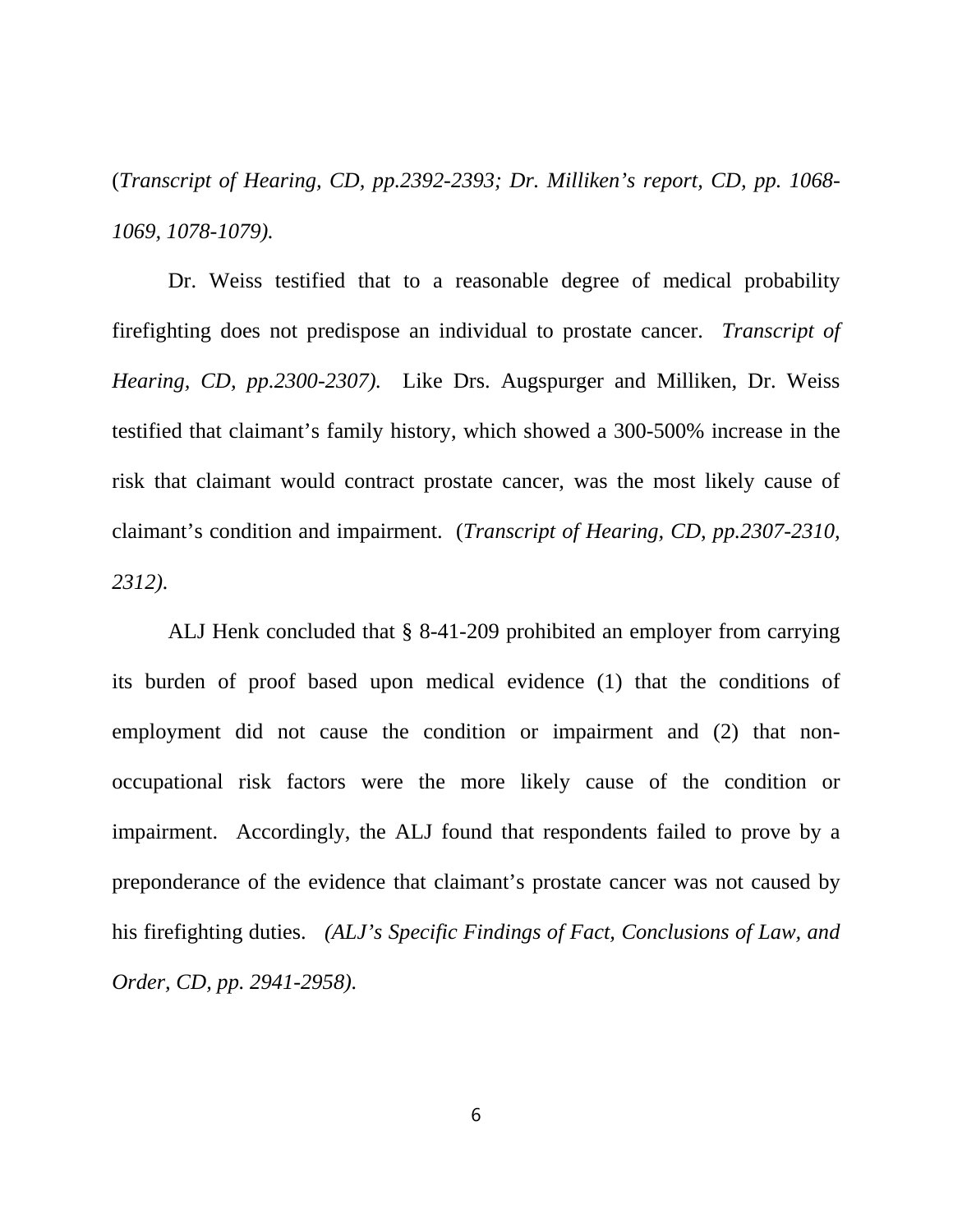Please note that City of Golden and CIRSA have dismissed all appeals as to "apportionment" and as to co-liability of all other employers in this matter. (*Please see Court of Appeals Order dated June 17, 2013 granting Petitioners' Motion for Partial Dismissal).*

#### **SUMMARY OF THE ARGUMENT**

The ALJ incorrectly interpreted the legal standard in §8-41-209, C.R.S. as preventing the consideration of medical evidence disputing the causal connection between firefighting and claimant's prostate cancer. In her Conclusions of Law, the ALJ explained that this evidence is legally insufficient to overcome the statutory presumption and cited the *Christ v. Littleton Fire Rescue* case, W.C. 40745-560 (ICAO November 3, 2009)*,* which was upheld by this Court. Respondents respectfully argue that the Court of Appeal's holding in the *Christ*  case was wrong and the standard set forth in the dissenting opinion is the correct standard. Because § 8-41-209(2)(b) does not limit the medical evidence an employer may present to prove that a claimant's condition or impairment did not occur on the job, the ALJ erred.

As discussed in the legislative history, § 8-41-209 simply shifts the burden of proof onto employers, thus relieving the claimant of the initial burden of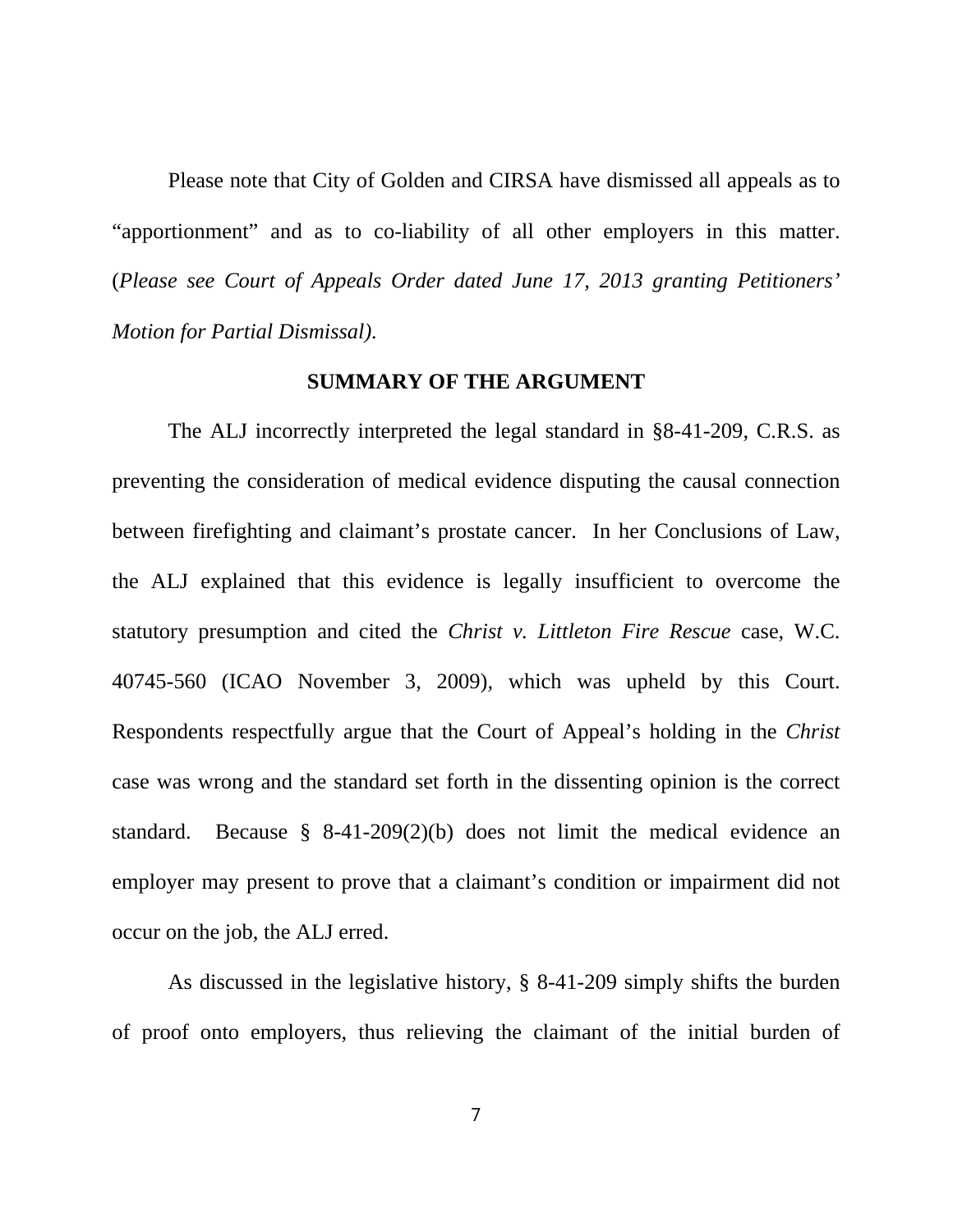proving a causal connection. The statute does not conclusively presume that firefighting causes cancer. It places the burden on employers to prove by a preponderance of the evidence that, for example, an employee's prostate cancer did not result from his or her employment activities. Neither the plain language of the statute nor the legislative history limits, prohibits, or otherwise addresses what evidence would be sufficient to satisfy subsection (2)(b).

The ALJ also incorrectly interpreted the legal standard in § 8-41-209, C.R.S. as prohibiting the consideration of medical evidence identifying risk factors which would lead the trier of fact to find the more probable cause of claimant's prostate cancer was claimant's genetic or familial predisposition. The ALJ burdened employers with establishing the exact cause of claimant's condition in order to show that claimant's prostate cancer did not occur on the job and failed to accept the evidence of risk factors as evidence of causative factors, a burden not set forth in § 8-41-209, C.R.S.

As there is no exact, precise scientific evidence of what causes a given cancer, and if the courts are unable to ever consider any analysis of various risk factors for cancer as evidence of causation, an employer would never be able to present a "sufficient" preponderance of the medical evidence of any kind that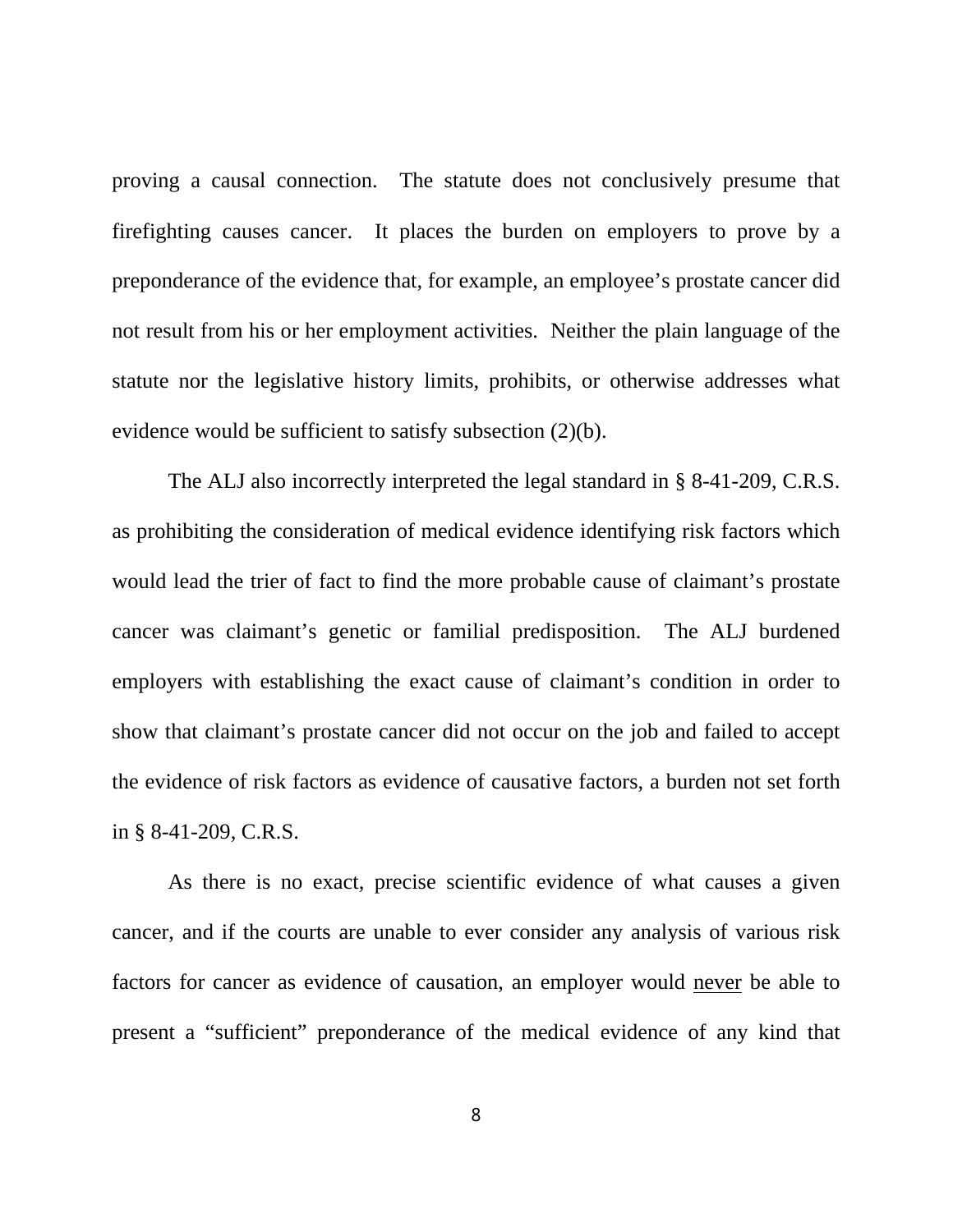would effectively rebut the statutory presumption under §8-41-209. The exclusion of consideration of risk factors in determining whether employers overcame the statutory presumption under §8-41-209 results in a strict liability statute. The legislative history clearly shows that the General Assembly's intent in enacting §8- 41-209 and creating the rebuttable presumption was not to enact a strict liability statute.

Had consideration of the evidence of the significant risk factors present outside of claimant's job as a firefighter been included in the ALJ's analysis, respondents have shown by a preponderance of the evidence that claimant's prostate cancer was more likely than not caused by claimant's genetic or familial predisposition and not on the job as a firefighter, and that claimant's personal risk factors were greater than the risk factors he faced as a firefighter.

The ALJ erred and the matter must be remanded for further findings or reversed as a matter of law.

#### **ARGUMENT**

- **I. The ALJ Erred by Requiring a Heightened Burden of Proof for Employer to Overcome the Rebuttable Presumption under §8-41- 209(2)(b).**
	- A. Standard of Review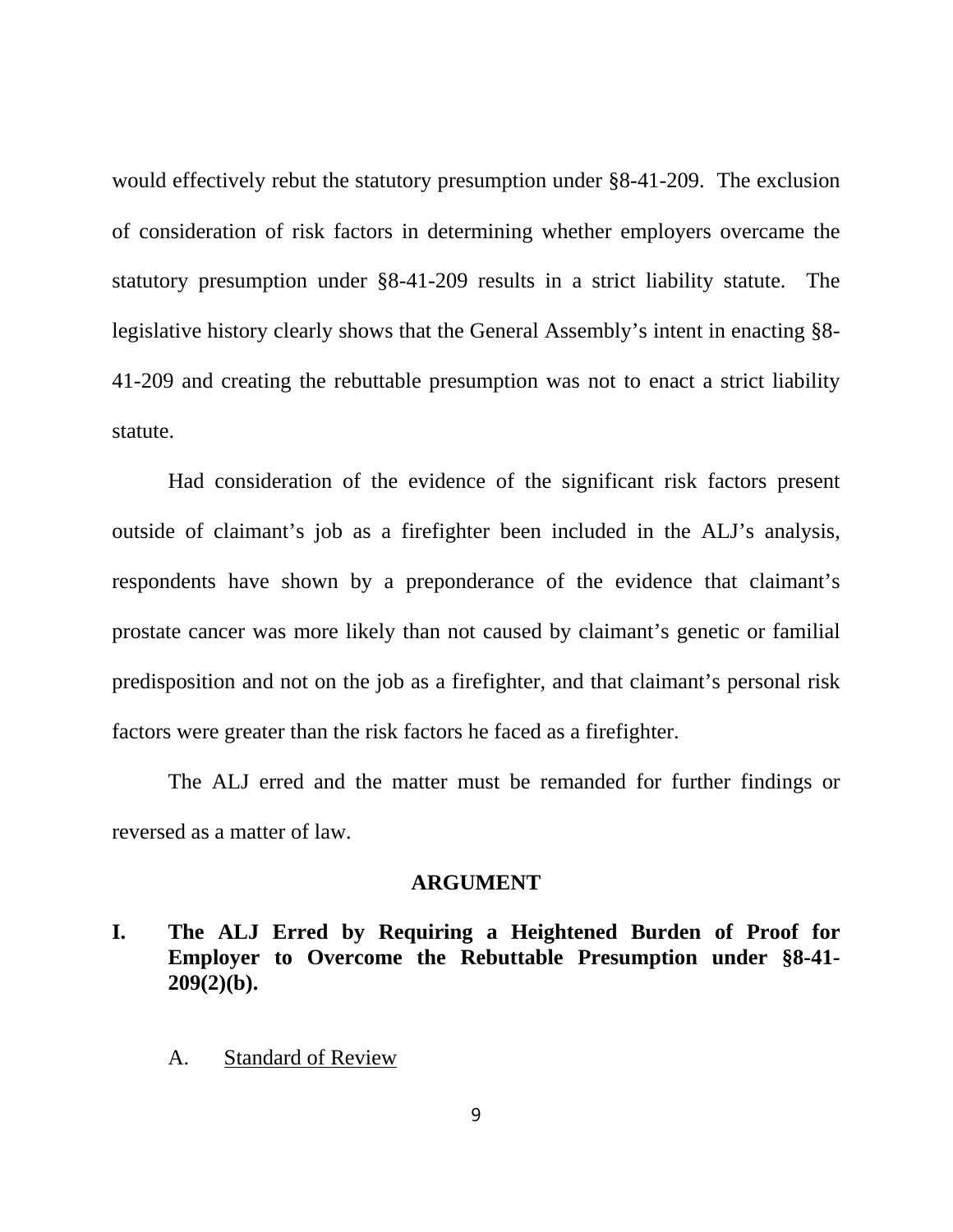The issues in this case involve statutory interpretation, and therefore constitute matters of law. *Fogg v. Macaluso*, 892 P.2d 271, 273 (Colo. 1995). The standard of review involving matters of law is *de novo*. *Colantuno v. A. Tenenbaum & Co., Inc.*, 23 P.3d 708, 711 (Colo. 2001). (*Respondents' Joint Position Statement, CD, pp. 2595-2600; ALJ's Specific Findings of Fact, Conclusions of Law, and Order, CD, pp. 2954).*

#### B. Misapplication of §8-41-209(2)(b), C.R.S.

At hearing, Golden, along with the joined employers, presented medical evidence disputing the causal connection between firefighting and claimant's prostate cancer. In her Conclusions of Law, the ALJ explained that this evidence is legally insufficient to overcome the statutory presumption. The ALJ also prohibited the consideration of medical evidence identifying risk factors which would lead the trier of fact to find the more probable cause of claimant's prostate cancer was claimant's genetic or familial predisposition. The ALJ burdened the employer with establishing the exact cause of claimant's condition in order to show that claimant's prostate cancer did not occur on the job and failed to accept the evidence of risk factors as evidence of causative factors, a burden not set forth in  $\S$  8-41-209, C.R.S. Because  $\S$ 8-41-209(2)(b) does not limit the medical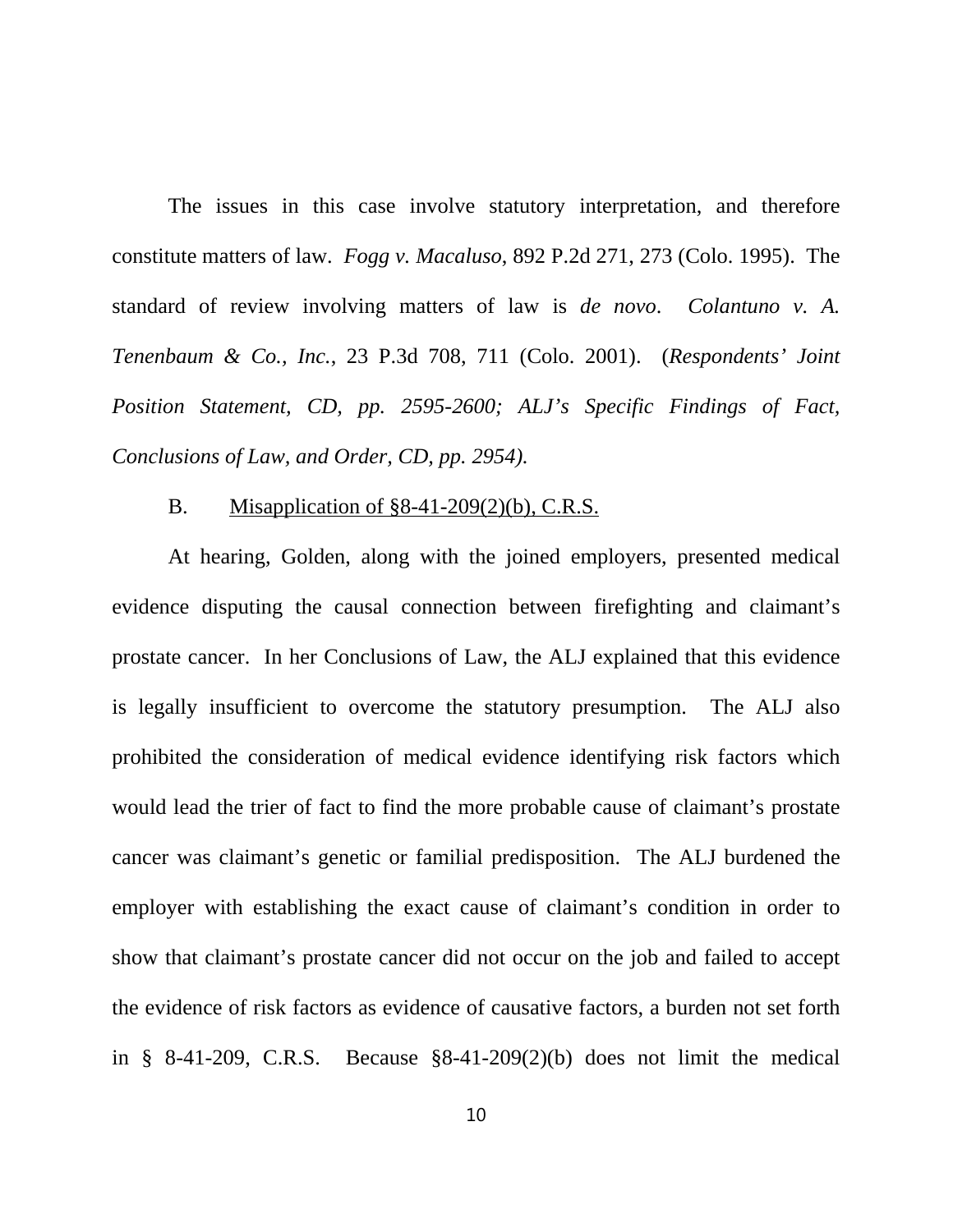evidence an employer may present to prove that a claimant's condition or impairment did not occur on the job, the ALJ erred.

Section 8-41-209 provides as follows:

(1) Death, disability, or impairment of health of a firefighter of any political subdivision who has completed five or more years of employment as a firefighter, caused by cancer of the brain, skin, digestive system, hematological system, or genitourinary system and resulting from his or her employment as a firefighter, shall be considered an occupational disease.

(2) Any condition or impairment of health described in subsection (1) of this section:

(a) Shall be presumed to result from a firefighter's employment if, at the time of becoming a firefighter or thereafter, the firefighter underwent a physical examination that failed to reveal substantial evidence of such condition or impairment of health that preexisted his or her employment as a firefighter; and

11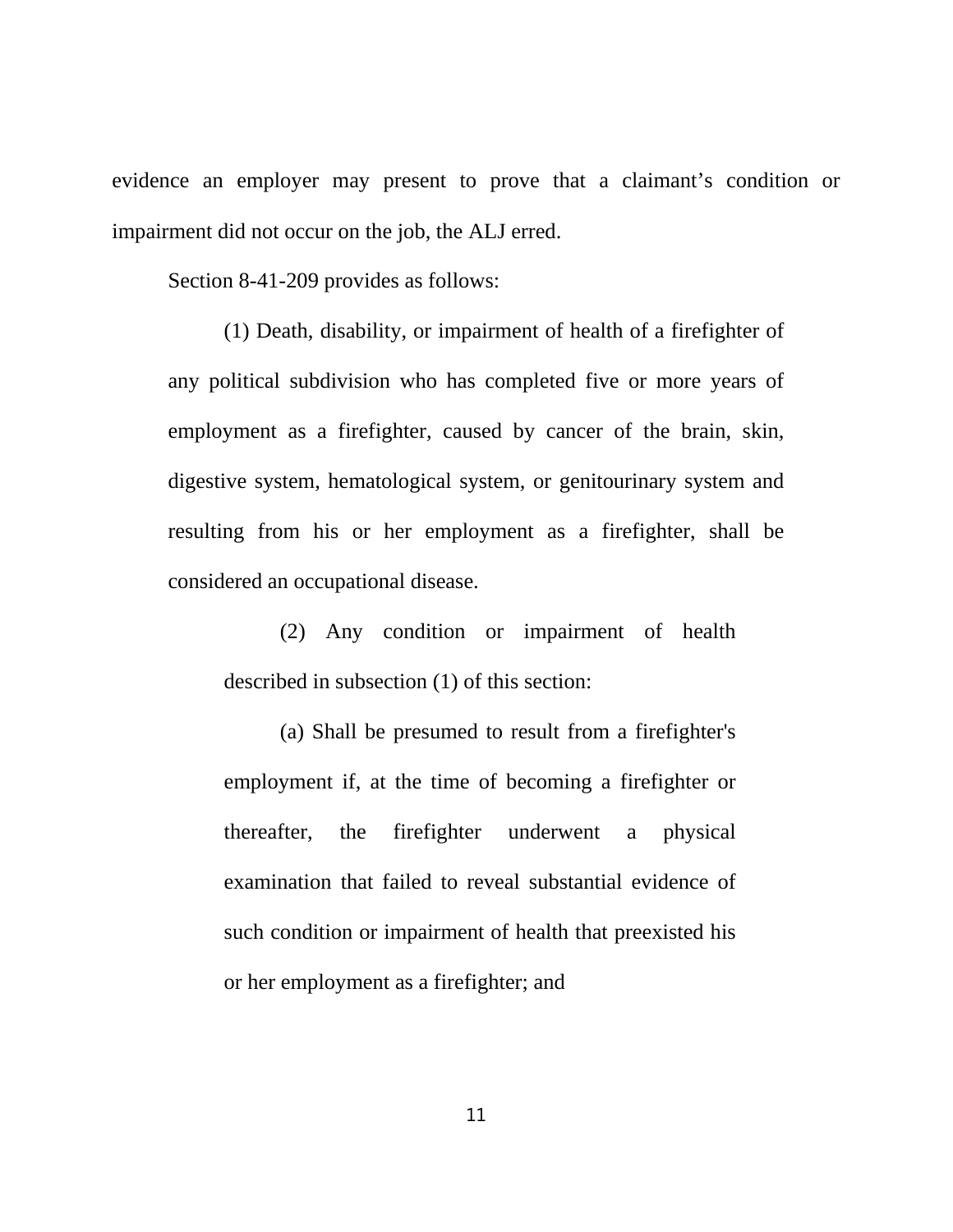(b) Shall not be deemed to result from the firefighter's employment if the firefighter's employer or insurer shows by a preponderance of the medical evidence that such condition or impairment did not occur on the job.

The effect of the statute is to shift the burden of proof. If the facts in subsections (1) and  $(2)(a)$  are established, an additional fact is presumed; claimant's cancer is causally related to his employment. The claimant is relieved from presenting evidence establishing the causal connection. In other words, the causal connection is a presumed fact.

"It is well established that the legislature has the power to declare that the existence of one fact shall be presumptive or prima facie evidence of another." *Bishop v. Salida Hospital District*, 406 P.2d 329, 330 (Colo. 1965). In general, "presumptions" are rules of convenience based upon experience or public policy. *The Denver Publishing Company v. City of Aurora*, 896 P.2d 306, 319 (Colo. 1995). The effect of such a presumption creates a prima facie case, upon which judgment may be rendered in absence of contrary evidence. *Murray v. Montgomery Ward Life Ins.*, 584 P.2d 78, 81 ( Colo. 1978).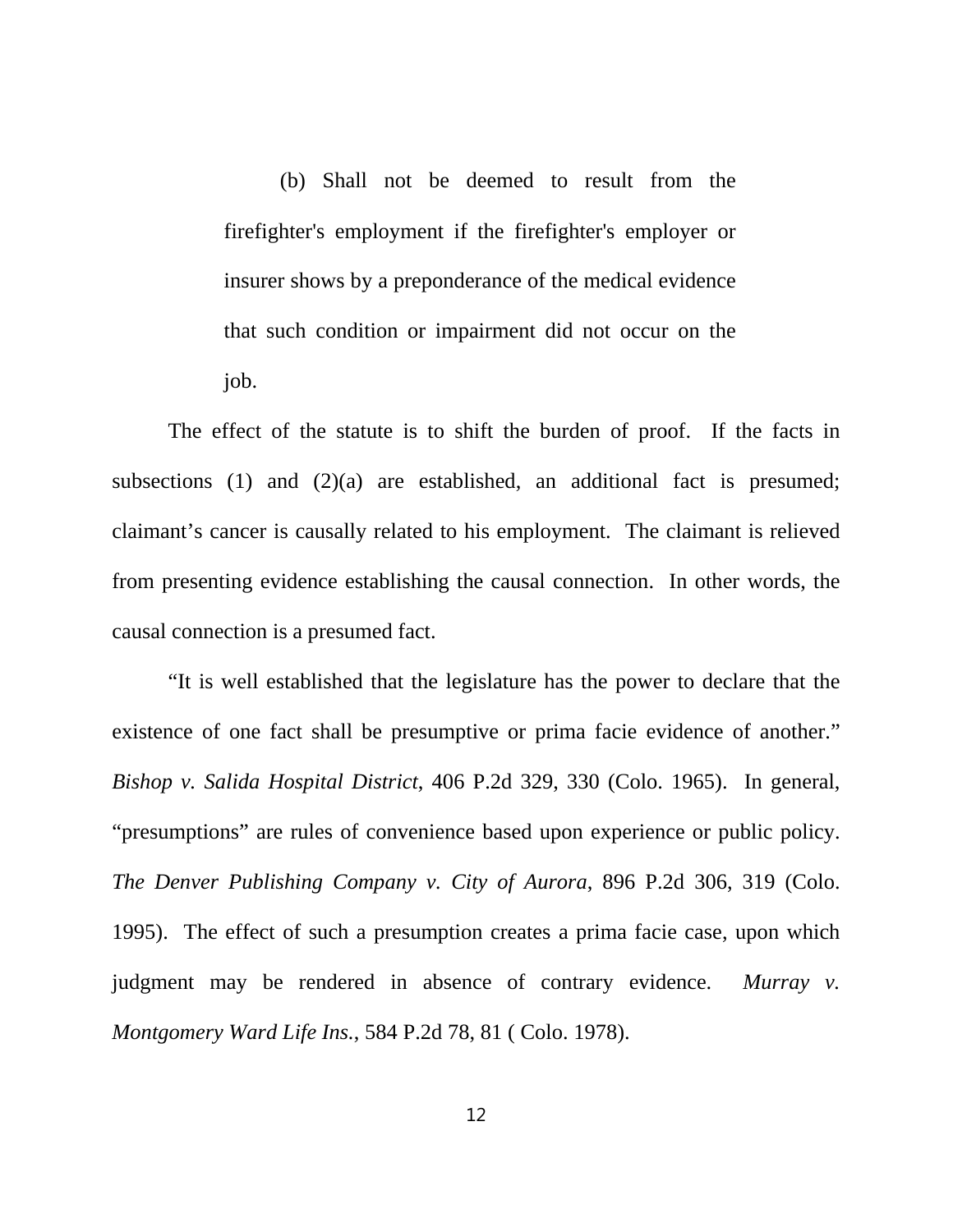Colorado recognizes two types of presumptions: rebuttable and irrebuttable (or conclusive). A rebuttable presumption lends weight to particular inferences from a stated set of facts, but can be overcome by the party against whom the presumption applies. *Board of Assessment Appeals v. Sampson*, 105 P.3d 198, 204-05 (Colo. 2005). An irrebuttable or conclusive presumption does not permit evidence to the contrary. However, the legislature cannot constitutionally make one fact "conclusive" evidence of another. *Bishop,* 406 P.2d at 330 C*iting 20 Am. Jur.* 39. Section 8-41-209 is a rebuttable presumption, as subsection (2)(b) permits the employer to present medical evidence that a claimant's condition or impairment did not occur on the job.

A rebuttable presumption does not relieve a party of nor impose on a party the ultimate burden of proof. *City & County of Denver v. DeLong*, 545 P.2d 154, 157 (Colo. 1976) (presumption does not eliminate the need to establish a prima facia case). Further,

[S]tatus and strength of a rebuttable presumption varies according to the force of the policies which motivate a court or a legislature to create it and … there are no universal rules as to the amount of evidence necessary to overcome a rebuttable presumption.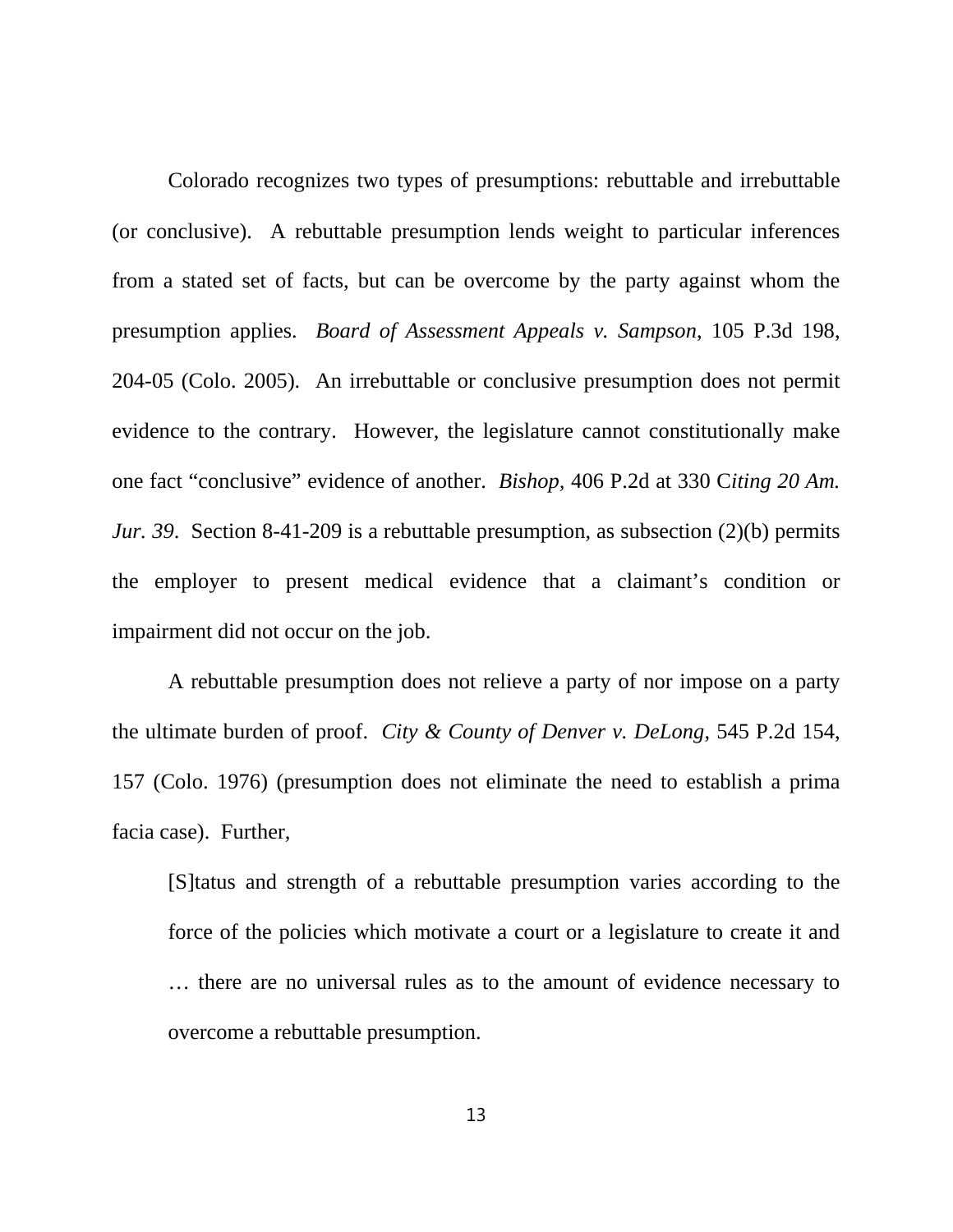*Denver Publishing Company,* 896 P.3d at 319, *citing Tafoya v. Sears Roebuck*, 884 F.2d 1330, 1336  $(10^{th}$  Cir. 1989) overruled on other grounds, *Wagner v. Case Corp.*, 33. F.3d 1253 (10<sup>th</sup> Cir 1994). Here, the General Assembly established that the presumed causal connection between employment as a firefighter and the listed cancers may be overcome by a preponderance of the medical evidence. Accordingly, Section 8-41-209 shifts the burden of proof. Employer must prove a negative that a preponderance of the evidence the claimant's employment is not causally connected to the condition or impairment.

Once the burden of proof is shifted, however, the presumption no longer applies as the employer is free to rebut it. As explained by Representative Cerbo in the legislative history:

> Simply [the statute] changes the burden of proof. That's what this bill does. That's the heart of this bill. It changes the burden of proof for a firefighter to have a workers' comp claim proceed when one of them contracts job-related cancer.

> This bill shifts the burden. And because of the unique nature of this public safety job will presume that certain cancers that are contracted on the job are related to the job. This bill will also

> > 14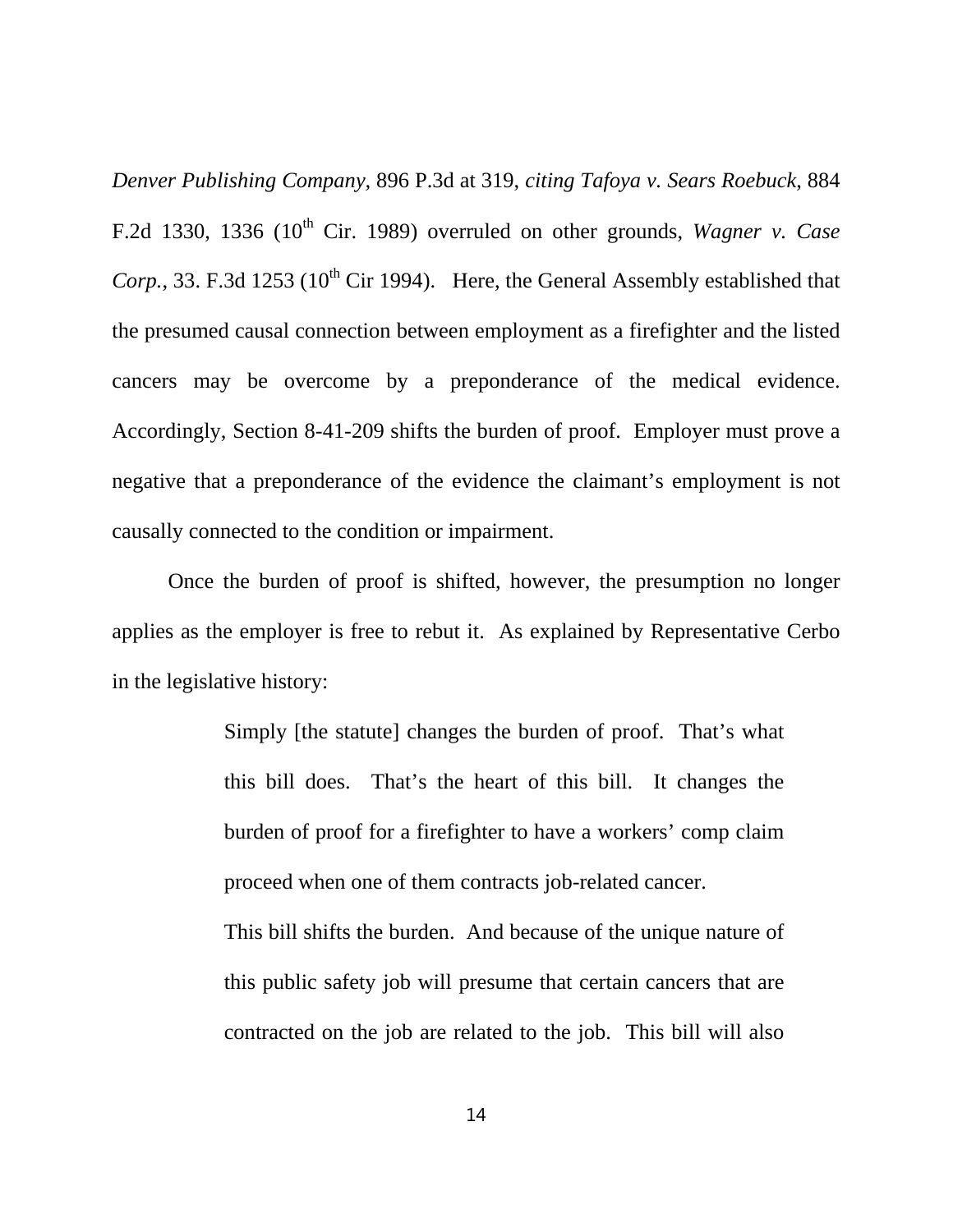give the insurance companies the latitude to rebut that presumption by a preponderance of evidence…

(*Legislative Testimony for House Bill 07-1008, CD, p.2756).*

Thus, to the extent an ambiguity exists, legislative history reveals that the intent was to permit employers to rebut the presumption; the presumption being a causal relationship between firefighting and certain cancers.

Importantly, subsection (2)(b) does not limit or otherwise define what evidence is sufficient to overcome the presumption aside from designating "medical evidence" as a minimum standard. An employer may present "medical evidence that such condition or impairment did not occur on the job." Here, the ALJ refused to consider medical evidence in the form of expert opinion disputing, in general, a causal connection between prostate cancer and firefighting. The ALJ explained that an employer may not challenge the legislatively determined presumption that a causal connection exists between firefighting and certain cancers. The ALJ misapplied the law.

As explained above by the sponsoring legislator, § 8-41-209 was simply intended to shift the burden of proof onto employers, thus relieving the claimant of the initial burden of proving a causal connection. The statute does not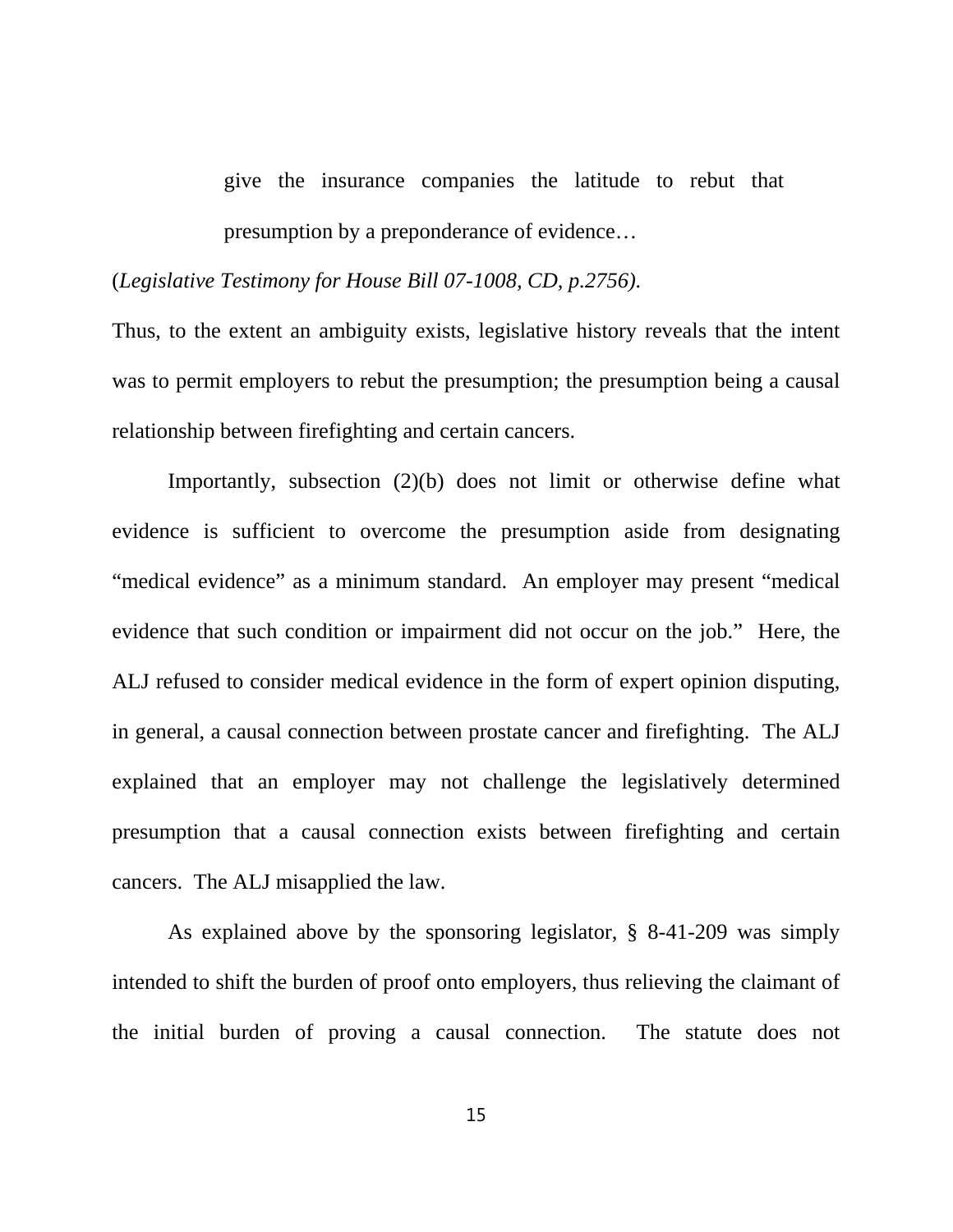conclusively presume that firefighting causes cancer. It places the burden on employers to prove by a preponderance of the evidence that, for example, an employee's prostate cancer did not result from his or her employment activities. Neither the plain language of the statute nor the legislative history limits, prohibits, or otherwise addresses what evidence would be sufficient to satisfy subsection  $(2)(b).$ 

As authority, the ALJ relied upon *Christ v. Littleton Fire Rescue*, W.C. 40745-560 (ICAO November 3, 2009). In *Christ*, the ICAO concluded that evidence challenging the causal relationship between firefighting and cancer is not legally sufficient to overcome the presumption. The ICAO concluded that §8-41- 209 represented a "legislatively adopted premise that the occupational exposure of firefighters causes cancer." The ICAO's holding was affirmed by this Court in *Christ v. Littleton Fire Rescue*, 2012 COA 187 (Colo. App. 2012), The *Christ* opinion was a 2/1 opinion, with Judge Carparelli dissenting. Respectfully, respondents assert that the standard set forth in the majority decision in *Christ* by this Court is incorrect and the dissenting opinion sets forth the correct legal standard as to how an employer may overcome the statutory presumption.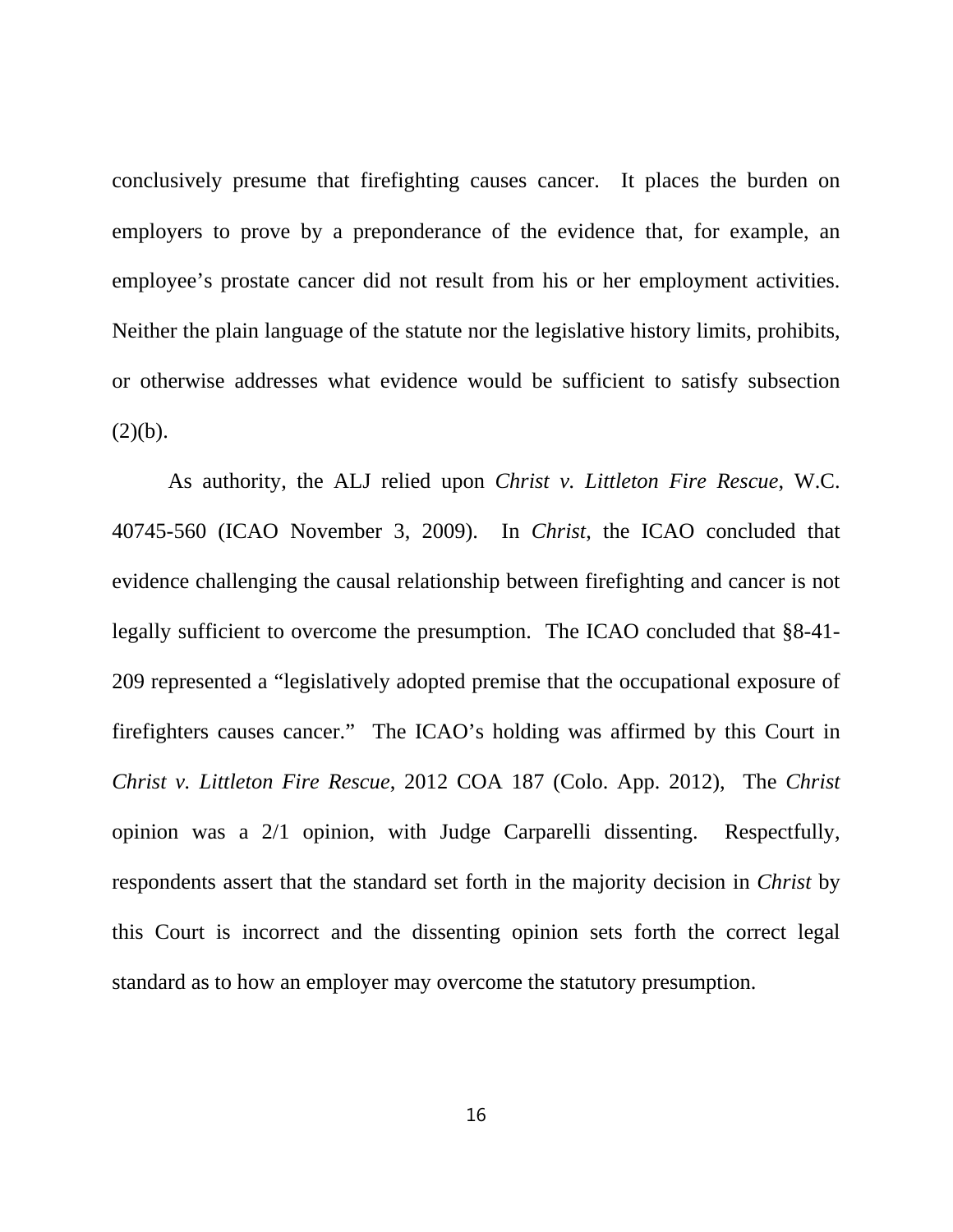"To overcome [C.R.S. § 8-41-209], an employer must prove that it is *more likely* that the firefighter's employment was *not capable of causing* the firefighter's specific cancer, *or* if the ALJ finds that the employment was capable of causing the cancer, that the firefighter's employment *did not cause* that cancer." *City of Littleton v. Christ* at 43-44, dissenting opinion.

This burden, according to Judge Carparelli, can be overcome with epidemiologic evidence of general causation. "…[E]pidemiology is highly probative because it considers human physiology and the likelihood that a potential environmental factor is capable of entering the body, traveling to a particular organ, and interacting with that organ in a way that can cause a particular cancer." *Id.* at 51, dissenting opinion.

"ALJs should not apply [the decision in *Christ*] to disallow or give less weight to scientific evidence that tends to prove that a particular firefighter's employment was not capable of causing his or her cancer or that, even if it was capable of doing so, it did not do so." *Id.* at 54, dissenting opinion.

Here, the ALJ erred in finding that employer's burden of proof required it to produce evidence of causative factors rather than risk factors of claimant's prostate cancer to effectively rebut the firefighter presumption and further that the risk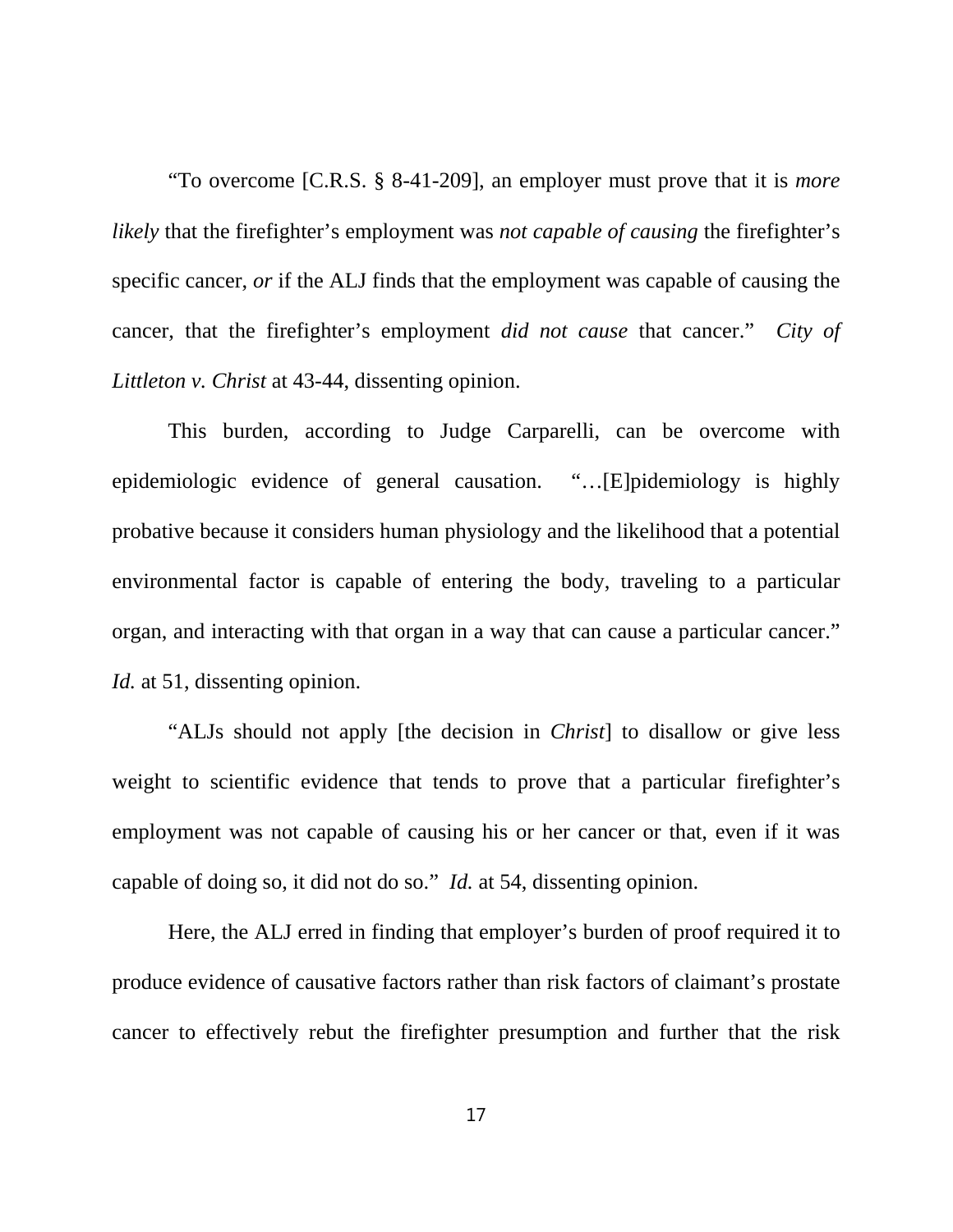factors of familial predisposition and hereditary factors did not constitute adequate causative factors. The ALJ also erred in preventing the consideration of medical evidence disputing the causal connection between firefighting and claimant's prostate cancer, such as Dr. Milliken's testimony that carcinogens found in firefighting would not impact the prostate gland.

Respondents submit that per the dissenting opinion in *Christ,* the ALJ must consider epidemiologic evidence of general causation in determining whether the statutory presumption can be overcome. In this matter, the ALJ clearly disallowed consideration of or, at the very least, gave less weight to the epidemiologic evidence regarding claimant's genetic risk factors and familial predispositions for prostate cancer simply due to the categorization of these factors as 'risk' factors rather than a delineation of them as 'causative' factors. As discussed above, risk factors are often considered by ALJs when making causation determinations. Thus, the ALJ erred as a matter of law in refusing to consider such evidence or giving less weight to the pertinent evidence.

The ALJ further erred by concluding that evidence of risk factors outside claimant's employment could not be considered evidence of medical causation. The ALJ wrote that "The medical experts all agree that familial predisposition is a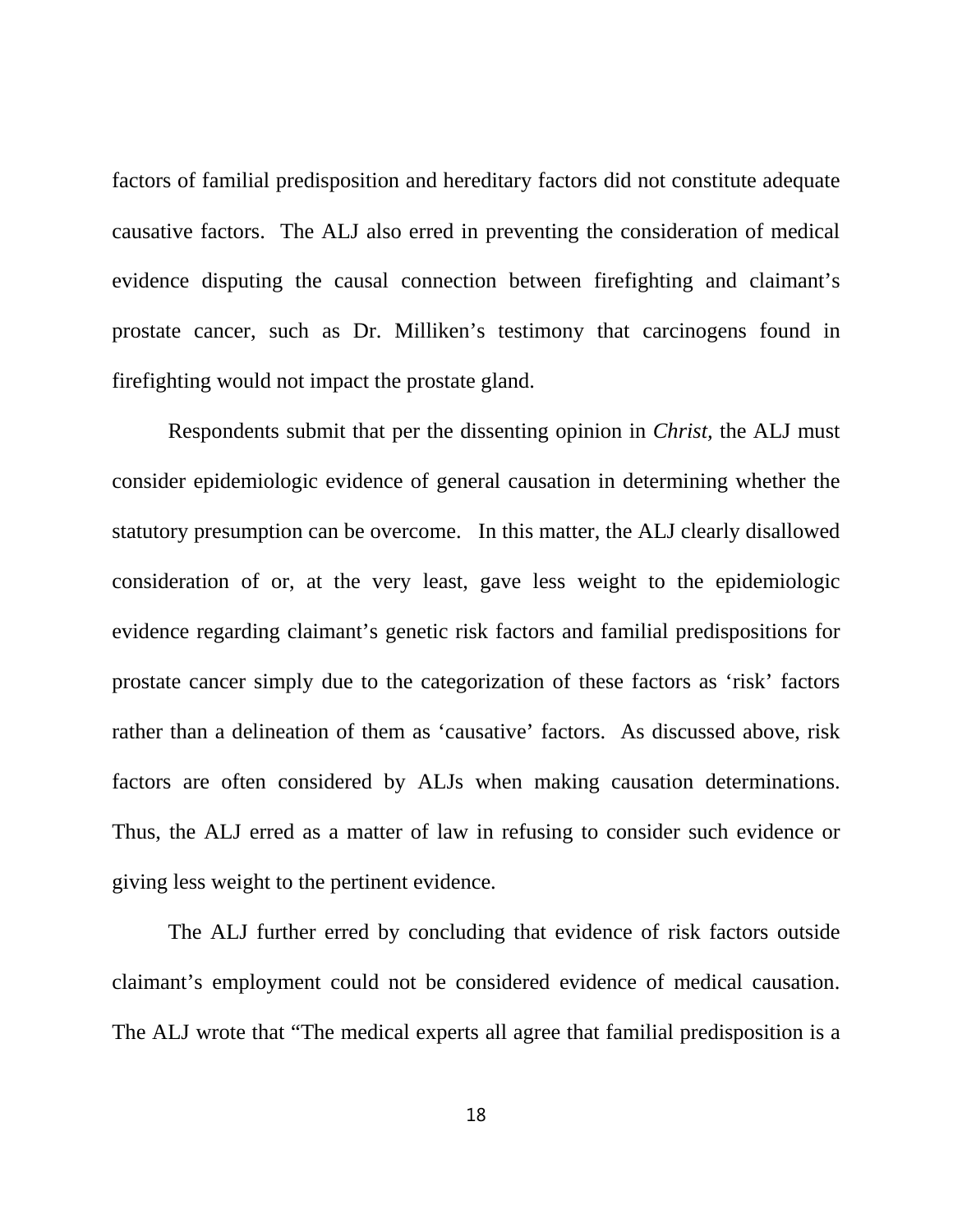risk factor. The experts testified to several risk factors for prostate cancer. And familial predisposition has a higher risk factor than other risk factors. But predisposition and risk factors do not equate to medical causation. And simply because a person has a familial predisposition to cancer does not mean he or she will get cancer." The ALJ misapplied the law by requiring the employers to prove the actual cause of claimant's cancer rather than conduct an analysis of applicable risk factors.

The ALJ's acceptance of Dr. Mayer's testimony that claimant's cancer is likely the result of the synergistic interaction with familial factors and his carcinogen exposures as a firefighter utilizes an incorrect standard in determining whether overcame the statutory presumption. If a claimant meets the statutory presumption, then his or her exposures to carcinogens as a firefighter will always be combined with whatever other risk factors, if applicable, are present for claimant, based on the nature of the presumption itself. Thus, the correct analysis here is what is the more likely cause of claimant's prostate cancer after evaluating all potential risk factors, rather than an analysis of whether firefighting played absolutely no causative role in claimant's cancer, which does not constitute a preponderance of the evidence burden of proof.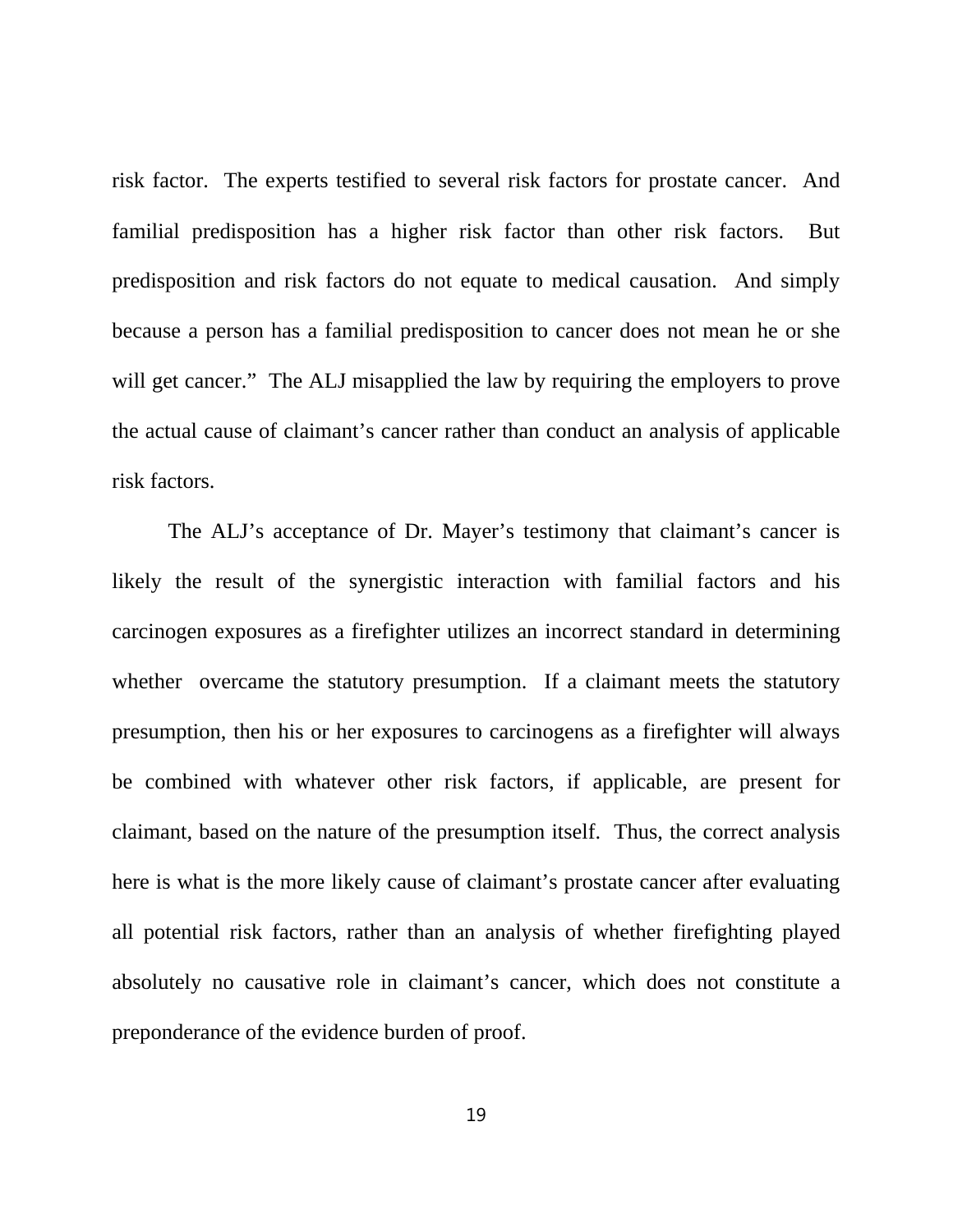Proof of a fact "by a preponderance of the evidence" means "proof which leads the [trier of fact] to find that the existence of the contested fact is more probable than its nonexistence." *Page v. Clark,* 592 P.2d 792, 800 (Colo. 1979) *citing McCormick, The Law of Evidence*, 2d Edition, West 1972 (§ 339). The standard set forth in subsection (2)(b) is plain; an employer must present proof that it is more probable that claimant's condition or impairment did not occur on the job. By refusing to consider predisposition and risk factors in relation to causation, the ALJ effectively raised the standard of proof beyond a preponderance of the evidence.

Even a brief review of the legislative history reveals that the underlying medical basis of § 8-41-209 is not that firefighting causes cancer but that certain medical studies showed that firefighting led to an increased risk for certain cancers. (*Legislative Testimony for House Bill 07-1008, CD, p. 2869-2883).* In other words, the evidence presented to the General Assembly was not that firefighting affirmatively causes cancer but that studies showed that firefighting is a statistically significant risk factor to developing certain cancers. Similarly, the evidence disregarded by the ALJ, predisposition and familial history, are known risk factors as well. It is incongruous to disregard such evidence when the same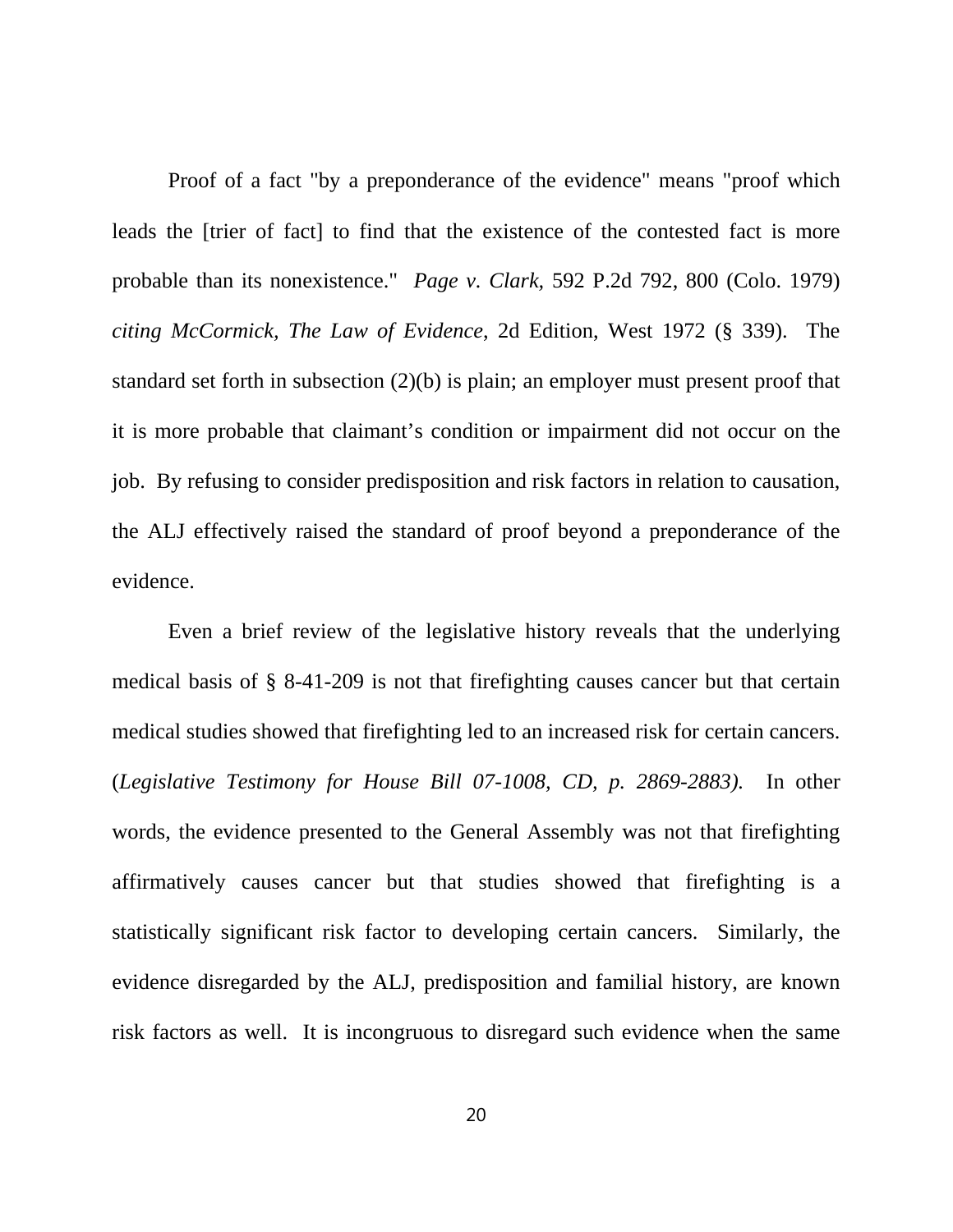evidence, epidemiologic studies, formed the basis of the presumption relied upon by the ALJ.

The Colorado Division of Workers' Compensation instructs physicians to utilize risk factors when determining medical causation. Division of Workers' Compensation Level I Accreditation Curriculum,  $pp.15-41$  $pp.15-41$  $pp.15-41$ . Additionally, the Division set forth a specific medical causation algorithm for physicians to utilize. *See* WCRP 17, Exhibit 5, pp.13-30, Colorado Medical Treatment Guideline – Cumulative Trauma Conditions. This section of the Medical Treatment Guidelines contains a table detailing occupational and non-occupational risk factors for physicians to utilize when determining medical causation. Administrative Law Judges and ICAO routinely rely upon risk factors, including genetic risk factors, when determining medical causation. *See Flores v. Safeway Stores*, W.C. No. 4- 799-270 (ICAO November 2, 2011) ("The ALJ specifically credited 'the medical opinion of Dr. Watson and Dr. Hughes in finding claimant has inherent genetic risk factors and disease factors that predispose her to develop CTS, irrespective of any

 $\overline{a}$ 

<span id="page-25-0"></span> $<sup>1</sup>$  Respondents request that judicial notice be taken of Division of Workers'</sup> Compensation Level I Accreditation Curriculum pursuant to CRCP 201. The curriculum is available to the public on the Colorado Division of Workers' Compensation website: http://www.colorado.gov/cs/Satellite/CDLE-WorkComp/CDLE/1240336932511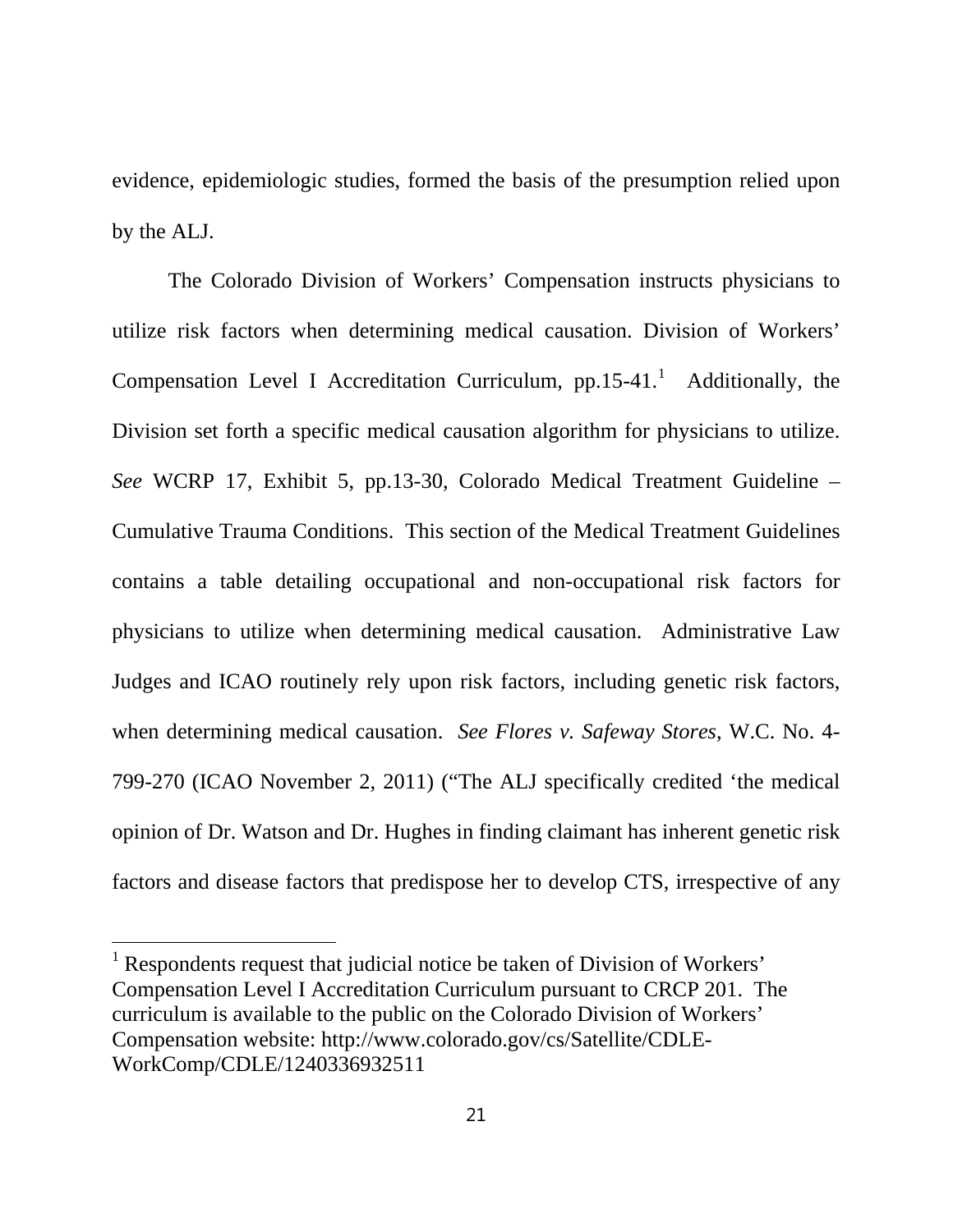physical activity factor.' These findings support the conclusion that the claimant failed to show it more probably true than not that her work activities intensified or reasonably aggravated her CTS").

Section 8-41-209 does not define "medical causation." It follows that the statute does not, as the ALJ concluded, eliminate the consideration of risk factors when determining medical causation. By its plain language, subsection (2)(b) is expansive and unlimiting. An employer may utilize "medical evidence" to carry its burden of proof.

The ALJ incorrectly interpreted the legal standard in § 8-41-209 as prohibiting the consideration of medical evidence (1) challenging, in general, the causal connection between claimant's employment and the condition and (2) identifying risk factors which would lead the trier of fact to find the non-existence of a causal connection between claimant's employment and condition more probable than its existence. The ALJ burdened employers with establishing the exact cause of claimant's condition, a burden not set forth in § 8-41-209. The ALJ erred and the matter must be remanded for further findings.

C. The General Assembly did not Intend for §8-41-209 to Be Applied as a Strict Liability Statute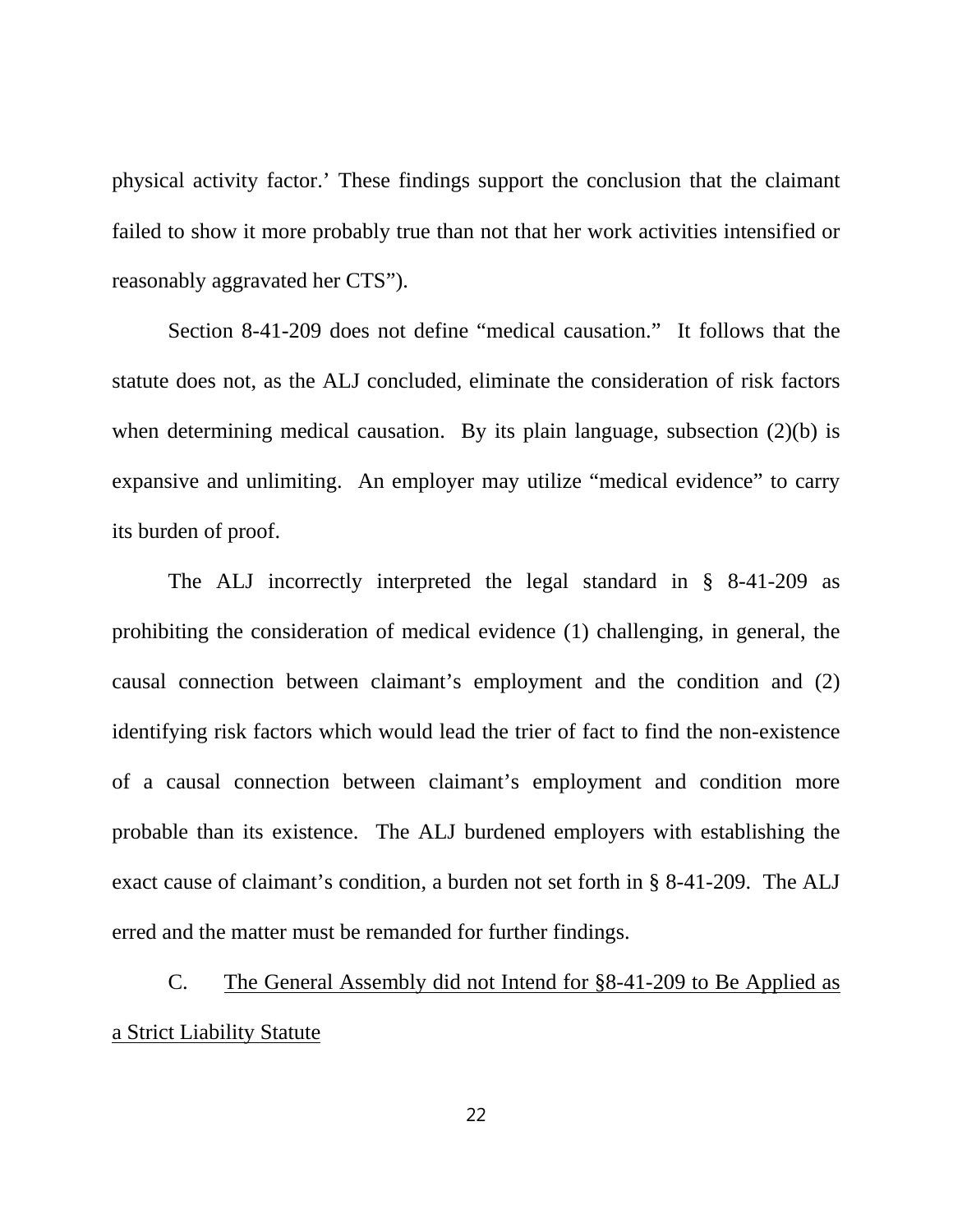The primary objective in construing a statute is to effectuate the intent of the General Assembly. *Davison v. Indus. Claim Appeals Office*, 84 P.3d 1023, 1029 (Colo. 2004). If the statutory language is clear, the statute will be interpreted according to its plain and ordinary meaning. *Id*. If the statute is reasonably susceptible to multiple interpretations, the court may look to other aids in construction. *Williams v. Kunau*, 147 P.3d 33, 36 (Colo. 2006). In addition, a statute will not be construed in a manner that assumes the General Assembly made an omission; rather, the General Assembly's failure to include particular language is a statement of legislative intent. *Romer v. Bd. of County Comm'rs*, 956 P.2d 566, 576 (Colo. 1998).

Here, the General Assembly established that the presumed causal connection between employment as a firefighter and the listed cancers may be overcome by a preponderance of the medical evidence. Accordingly, § 8-41-209 shifts the burden of proof. Employer must prove a negative: that by a preponderance of the medical evidence, the claimant's condition did not occur on the job. As discussed above, once the burden of proof is shifted to employer, the presumption no longer applies as the employer is free to rebut it.Thus, to the extent an ambiguity exists, legislative history reveals that the intent was to permit employers to rebut the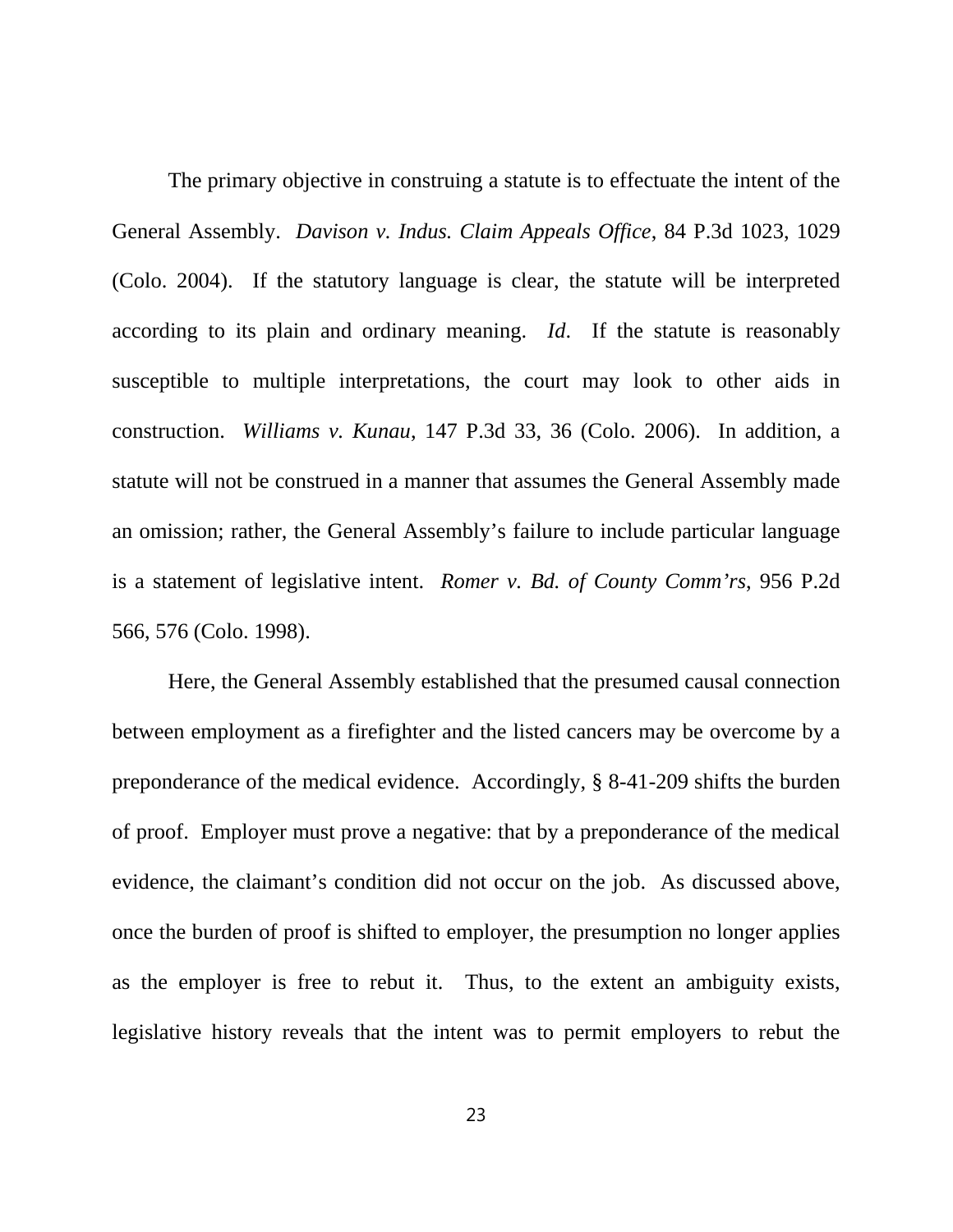presumption: the presumption being a causal relationship between firefighting and certain cancers.

As there is no exact, precise scientific evidence of what causes a given cancer, and if the courts are unable to consider any analysis of various risk factors for cancer as noted by the Panel, employer would never be able to present a "sufficient" preponderance of the medical evidence of any kind that would effectively rebut the statutory presumption under §8-41-209. The legislative history clearly shows that the General Assembly's intent in enacting §8-41-209 was not to enact a strict liability statute.

A review of the legislative history reveals that the underlying medical basis of § 8-41-209 is not that firefighting causes cancer but that certain medical studies showed that firefighting led to an increased risk for certain cancers. In other words, the evidence presented to the General Assembly was not that firefighting affirmatively causes cancer but that studies showed that firefighting is a statistically significant risk factor to developing certain cancers. Similarly, the evidence regarded by this ALJ, familial predisposition and genetics, are known risk factors as well. It would be inconsistent to disregard such evidence when the same evidence relied upon in the epidemiologic studies formed the basis of the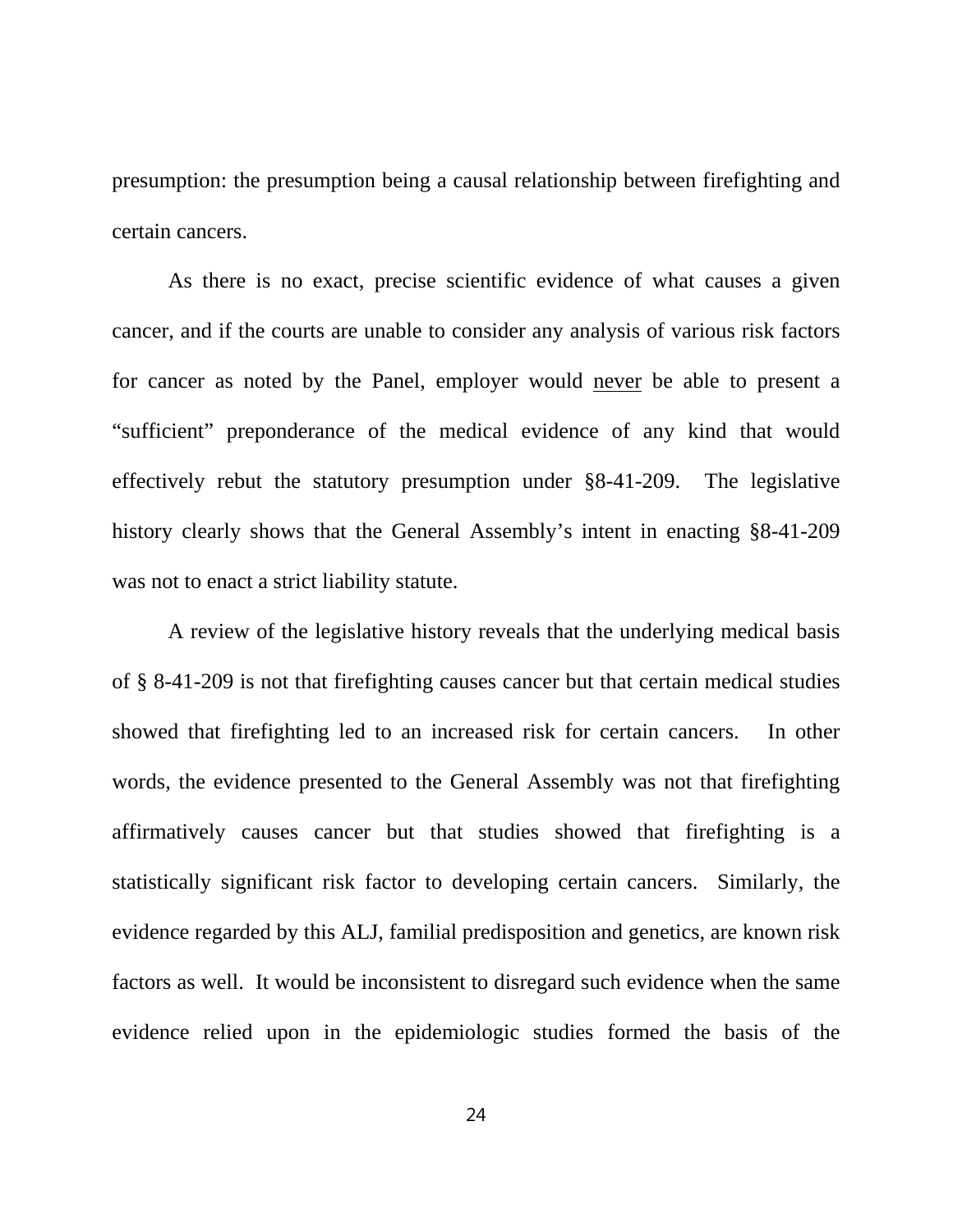presumption relied upon today. Applying the Act in such a way that frustrates this purpose is contrary to the intent of the General Assembly.

#### **CONCLUSION**

The ICAO's Final Order dated July 6, 2012, should be reversed and remanded back to the ALJ for consideration of the medical evidence of risk factors and/or the evidence regarding causation of claimant's prostate cancer as it relates to his firefighting duties presented by respondents in determining whether respondents overcame the statutory presumption under §8-41-209.

Respectfully submitted this  $20<sup>th</sup>$  day of June, 2013.

**This document was served via ICCES electronic filing system. The signed original is on file at the offices of Ritsema & Lyon, P.C.**

## **RITSEMA & LYON, P.C.**

*s/ Alana S. McKenna* Paul Krueger, #34592 Alana S. McKenna, #41780 999 18th Street, Suite 3100 Denver, Colorado 80202 Telephone: (303) 293-3100 Attorneys for Employer